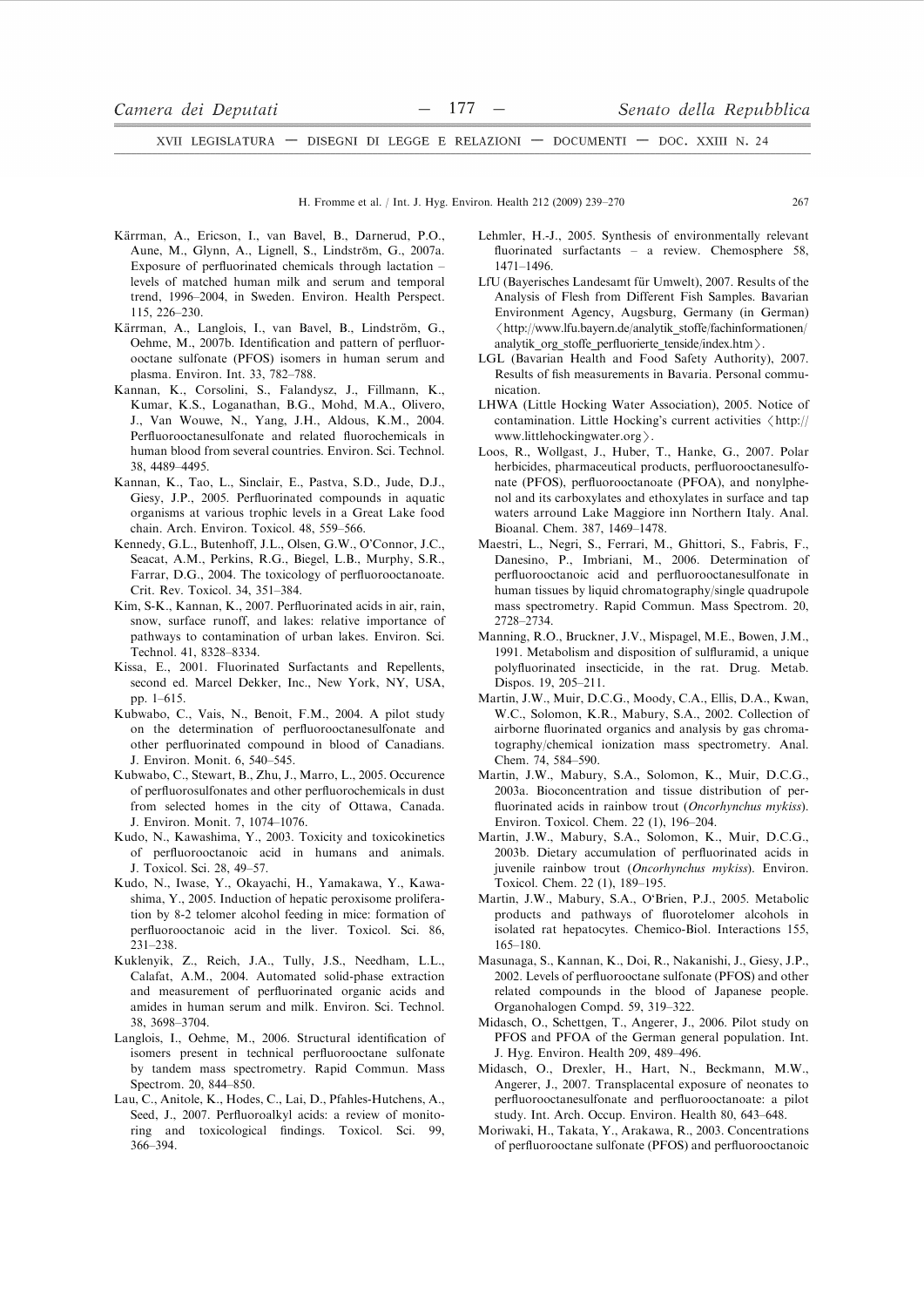268

H. Fromme et al. / Int. J. Hyg. Environ. Health 212 (2009) 239-270

acid (PFOA) in vacuum cleaner dust collected in Japanese homes. J. Environ. Monit. 5, 753-757.

- Nabb, D.L., Szostek, B., Himmelstein, M.W., Mawn, M.P., Gargas, M.L., Sweeney, L.M., Stadler, J.C., Buck, R.C., Fasano, W.J., 2007. In-vitro metabolism of 8-2 fluorotelomer alcohol: interspecies comparison and metabolic pathway refinement. Toxicol. Sci. 100, 333-344.
- Nakata, A., Katsumata, T., Iwasaki, Y., Ito, R., Saito, K., Izumi, S., Makino, T., Kishi, R., Nakazawa, H., 2007. Measurement of perfluorinated compounds in human milk and house dust. Organohalogen Compd. 69, 2844-2846.
- OECD (Organization for Economic Co-operation and Development), 2002. Co-operation on existing chemicals. Hazard assessment of perfluorooctane sulfonate (PFOS) and its salts. ENV/JM/RD(2002)17/FINAL, Paris.
- OECD (Organization for Economic Co-operation and Development), 2005. Results of survey on production and use of PFOS, PFAS and PFOA, related substances and products/mixtures containing these substances. ENV/JM/ MONO(2005)1, Paris.
- Olsen, G.W., Zobel, L.R., 2007. Assessment of lipid, hepatic, and thyroid parameters with serum perfluorooctanoate (PFOA) concentrations in fluorochemical production workers. Int. Arch. Occup. Environ. Health 81, 231-246.
- Olsen, G.W., Burris, J.M., Burlew, M.M., Mandel, J.H., 2003a. Epidemiologic assessment of worker serum perfluorooctanesulfonate (PFOS) and perfluorooctanoate (PFOA) concentrations and medical surveillance examinations. J. Occup. Environ. Med. 45, 260-270.
- Olsen, G.W., Church, T.R., Miller, J.P., Burris, J.M., Hansen, K.J., Lundberg, J.K., Armitage, J.B., Herron, R.M., Medhdizadehkashi, Z., Nobiletti, J.B., O'Neill, E.M., Mandel, J.H., Zobel, L.R., 2003b. Perfluorooctane sulfonate and other fluorochemicals in the serum of American Red Cross adult blood donors. Environ. Health Perspect. 111. 1892-1901.
- Olsen, G.W., Logan, P.W., Hansen, K.J., Simpson, C.A., Burris, J.M., Burlew, M.M., Vorarath, P.P., Venkateswarlu, P., Schumpert, J.C., Mandel, J.H., 2003c. An occupational exposure assessment of a perfluorooctanesulfonyl fluoride production site: biomonitoring. AIHA J. 64, 651-659
- Olsen, G.W., Hansen, K.J., Stevenson, L.A., Burris, J.M., Mandel, J.H., 2003d. Human donor liver and serum concentrations of perfluorooctane sulfonate and other perfluorochemicals. Environ. Sci. Technol. 37, 888-891.
- Olsen G.W. Church T.R. Larson E.B. van Belle G. Lundberg, J.K., Hansen, K.J., Burris, J.M., Mandel, J.H., Zobel, L.R., 2004a. Serum concentrations of perfluorooctanesulfonate and other fluorochemicals in an elderly population from Seattle, Washington. Chemosphere 54,  $1599 - 1611.$
- Olsen, G.W., Church, T.R., Hansen, K.J., Burris, J.M., Butenhoff, J.L., Mandel, J.H., Zobel, L.R., 2004b. Quantitative evaluation of perfluorooctane sulfonate (PFOS) and other vfluorochemicals in the serum of children. J. Children's Health 2, 53-76.
- Olsen, G.W., Huang, H.-Y., Helzlsouer, K.J., Hansen, K.J., Butenhoff, J.L., Mandel, J.H., 2005. Historical comparison of perfluorooctanesulfonate, perfluorooctanoate, and other

fluorochemicals in human blood. Environ. Health Perspect. 113 539 - 545

- Olsen, G.W., Mair, D.C., Reagan, W.K., Ellefson, M.E., Ehresman, D.J., Butenhoff, J.L., Zobel, L.R., 2007a. Preliminary evidence of a decline in perfluorooctanesulfonate (PFOS) and perfluorooctanoate (PFOA) concentrations in American Red Cross blood donors. Chemosphere  $68.105 - 111.$
- Olsen, G.W., Burris, J.M., Ehresman, D.J., Froehlich, J.W., Seacat, A.M., Butenhoff, J.L., Zobel, L.R., 2007b. Half-life of serum elimination of perfluorooctanesulfonate, perfluorohexanesulfonate, and perfluorooctanoate in retired fluorochemical production workers. Environ. Health Perspect. 115, 1298-1305.
- Oono, S., Matsubara, E., Harada, K.H., Takagi, S., Hamada, S., Asakawa, A., Inoue, K., Watanabe, I., Koizumi, A., 2008. Survey of airborne polyfluorinated telomers in Keihan area, Japan. Bull. Environ. Contam. Toxicol. 80,  $102 - 106$
- Piekarz, A.M., Primbs, T., Field, J.A., Barofsky, D.F., Simonich, S., 2007. Semivolatile fluorinated organic compounds in Asian and Western US air masses. Environ. Sci. Technol. 41, 8248-8255.
- Powley, C.R., Michalczyk, M.J., Kaiser, M.A., Buxton, L.W., 2005. Determination of perfluorooctanoic acid (PFOA) extractable from the surface of commercial cookware under simulated cooking conditions by LC/MS/MS. Analyst 130, 1299-1302.
- Saito, N., Harada, K., Inoue, K., Sasaki, Y., Yoshinaga, T., Koizumi, A., 2004. Perfluorooctanoate and perfluorooctane sulfonate concentrations in surface water in Japan. J. Occup. Health 46, 49-59.
- Sasaki, K., Harada, K., Saito, N., Tsutsui, T., Nakanishi, S., Koizumi, A., 2003. Impact of airborne perfluorooctane sulfonate on the human body burden and the ecological system. Bull. Environ. Contam. Toxicol. 71, 408-413.
- Schultz, M.M., Barovsky, D.F., Field, J.A., 2003. Fluorinated alkyl surfactants. Environ. Eng. Sci. 20, 487-501.
- Shoeib, M., Harner, T., Ikonomou, M., Kannan, K., 2004. Indoor and outdoor air concentrations and phase partitioning of perfluoroalkylsulfonamides and polybrominated diphenyl ethers. Environ. Sci. Technol. 38, 1313-1320.
- Shoeib, M., Harner, T., Wilford, B.H., Jones, K.C., Zhu, J., 2005a. Perfluorinated sulfonamides in indoor and outdoor air and indoor dust: occurrence, partitioning, and human exposure. Environ. Sci. Technol. 39, 6599-6606.
- Shoeib, M., Harner, T., Wilford, B.H., Jones, K.C., Zhu, J., 2005b. Polyfluorinated compounds in the home: levels in air and dust and human exposure. Poster presented at FLUOROS2005, Toronto, Canada.
- Shoeib, M., Harner, T., Wilford, B.H., Jones, K.C., Zhu, J., 2006. Perfluorinated chemicals in the Arctic atmosphere. Environ. Sci. Technol. 40, 7577-7583.
- Shoeib, M., Harner, T., Zhu, J., 2007. Indoor air & dust concentrations of fluorotelomer alcohols. Organohalogen Compd. 69, 146-149.
- Sinclair, E., Kim, S.K., Akinleye, H.B., Kannan, K., 2007. Quantitation of gas-phase perfluoroalkyl surfactants and fluorotelomer alcohols released from nonstick cookware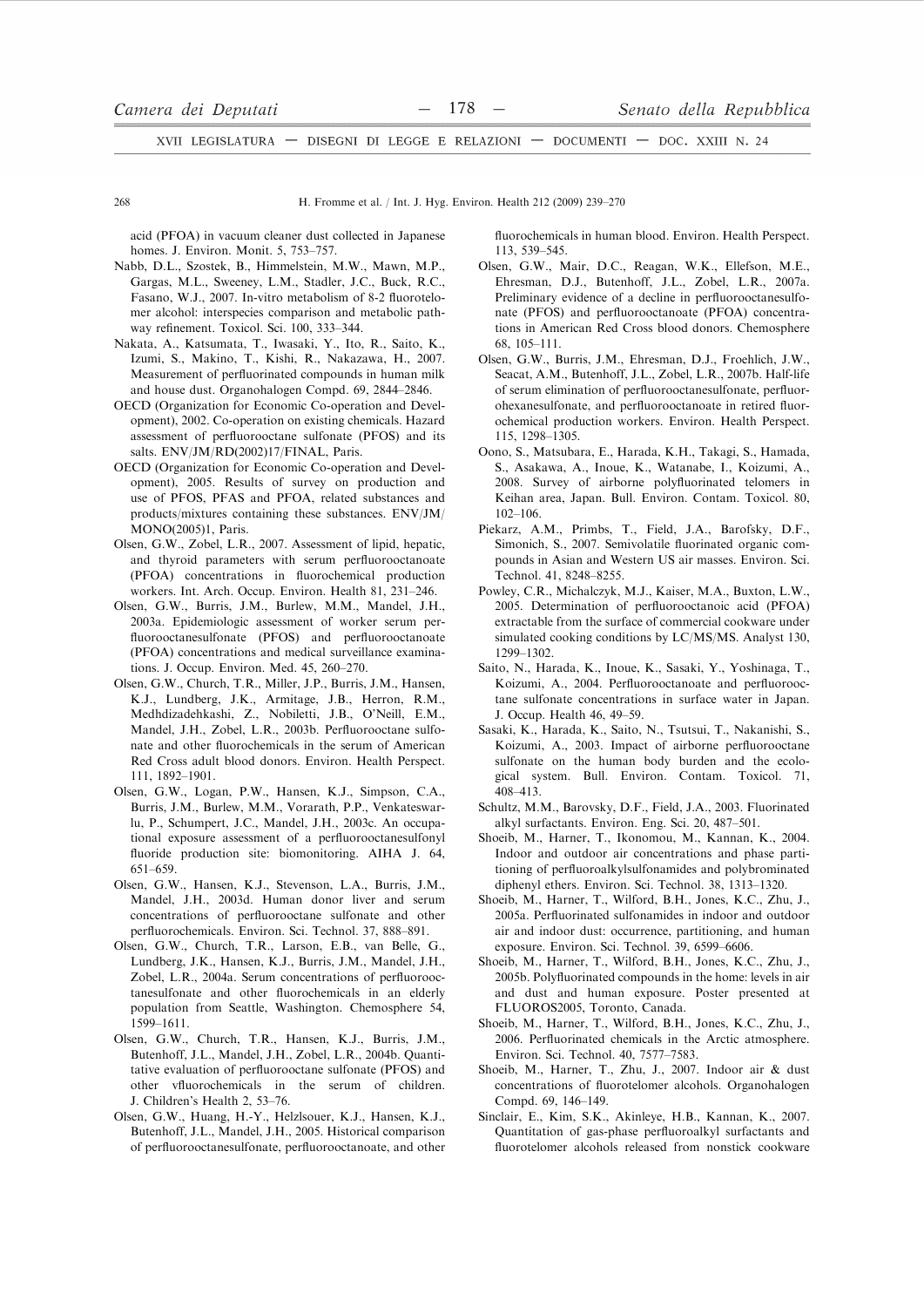and microwave popcorn bags. Environ. Sci. Technol. 41, 1180-1185

- Skutlarek, D., Exner, M., Färber, H., 2006. Perfluorinated surfactants in surface and drinking waters. Environ. Sci. Pollut. Res. Int. 13, 299-307.
- So, M.K., Taniyasu, S., Yamashita, N., Giesy, J.P., Zheng, J., Fang, Z., Im, S.H., Lam, P.K.S., 2006. Health risks in infants associated with exposure to perfluorinated compounds in human breast milk from Zhoushan. Environ. Sci. Technol 40 2924-2929
- Stahl, T., 2007. Messungen des Landesbetriebes Hessisches Landeslabor, Abt. V, Umwelt- und Spurenanalytik. Personal communication.
- Stock, N.L., Lau, F.K., Ellis, D.A., Martin, J.W., Muir, D.C.G., Marbury, S.A., 2004. Perfluorinated telomer alcohols ad sulfinamides in the North American troposphere. Environ. Sci. Technol. 38, 991-996.
- Stock, N.L., Furdui, V.I., Muir, D.C.G., Marbury, S.A., 2007. Perfluoroalkyl contaminants in the Canadian arctic: evidence of atmospheric transport and local contamination. Environ. Sci. Technol. 41, 3529-3536.
- Strynar, M.J., Lindstrom, A.B., 2008. Perfluorinated compounds in house dust from Ohio and North Carolina, USA. Environ. Sci. Technol. 42, 3751-3756.
- Sugita, K., Kovano, M., Endo, O., Watanabe, T., Yamashita, N., Ushiyama, A., Suzuki, G., 2007. Perfluorinated compound levels in urban airborne particles - recent aspects in Tokyo area. Organohalogen Compd. 69, 2885-2888
- Taniyasu, S., Kannan, K., Horii, Y., Hanari, N., Yamashita, N., 2003. A survey of perfluorooctane sulfonate and related perfluorinated organic compounds in water, fish, birds, and humans from Japan. Environ. Sci. Technol. 37, 2634-2639.
- Tittlemier, S.A., Ryan, J.J., Van Oostdam, J., 2004. Presence of anionic perfluorinated organic compounds in serum collected from northern Canadian populations. Organohalogen Compd. 66, 4009-4014.
- Tittlemier, S.A., Pepper, K., Edwards, L., Tomy, G., 2005. Development and characterization of a solvent extractiongas chromatographic/mass spectrometric method for the analysis of perfluorooctanesulfonamide compounds in solid matrices. J. Chromatogr. A 1066, 189-195.
- Tittlemier, S.A., Edwards, L., Pepper, K., 2006. Concentrations perfluorooctane sulfonamides in Canadian total diet study composite food samples collected between 1992 and 2004. J. Agric. Food Chem. 54, 8385-8389.
- Tittlemier, S.A., Pepper, K., Seymour, C., Moisey, J., Bronson, R., Cao, X.-L., Dabeka, R.W., 2007. Dietary exposure of Canadians to perfluorinated carboxylates and perfluorooctane sulfonate via consumption of meat, fish, fast food, and food items prepared in their packing. J. Agric. Food Chem. 55, 3203-3210.
- Tomy, G.T., Tittlemier, S.A., Palace, V.P., Budakowski, W.R., Brarkevelt, E., Brinkworth, L., Friesen, K., 2004. Biotransformation of N-ethyl perfluorooctanesulfonamide by rainbow trout (Onchorhynchus mykiss) liver microsomes. Environ, Sci. Technol. 38, 758-762.
- US EPA (US Environmental Protection Agency), 1997. Exposure Factors Handbook, vol. 1 - General Factors.

National Center for Environmental Assessment, Washington. DC

- US EPA, 2001. Analysis of PFOS, FOSA, and PFOA from various food matrices using HPLC electrospray/mass spectrometry. 3M Study conducted by Centre Analytical Laboratories, Inc. <http://www.ewg.org/files/multicity\_ full.pdf >, [accessed 4 January 2008].
- US EPA, 2002. 3M Phase-out Plan for POSF-Based Products. Administrative Record AR 226-0600. United States Environmental Protection Agency, Washington, DC.
- US EPA, 2005. Draft risk assessment of the potential human health effects associated with exposure to perfluorooctanoic acid and its salts. OPPT review, <http://www.epa.gov/ oppt/pfoa/pubs/pfoarisk.pdf > [accessed 4 January 2008].
- Völkel, W., Genzel-Boroviczény, O., Demmelmair, H., Gebauer, C., Koletzko, B., Verdugo-Raab, U., Twardella, D., Fromme, H., 2008. Perfluorooctane sulfonate (PFOS) and perfluorooctanoic acid (PFOA) in human breast milk. Results of a pilot study. Int. J. Hyg. Environ. Health. 211,  $440 - 446$
- Völkel, W., Eisenmenger, W., Fromme, H., 2007. Perfluorinated substances in liver tissue of humans. Report of a pilot study. Department of Environmental Medicine, Bavarian Health and Food Safety Authority. Oberschleissheim, Germany [in German].
- Vyas, S.M., Kania-Korwel, I., Lehmler, H.-J., 2007. Differences in the isomer composition of perfluorooctanesulfonyl (PFOS) derivatives. J. Environ. Sci. Health Part A 42,  $249 - 255$
- Wang, N., Stostek, B., Folsom, P.W., Sulecki, L.M., Capka, V., Buck, R.C., Berti, W.R., Gannon, J.T., 2005. Aerobic biotransformation of 14C-labeled 8-2 telomer B alcohol by activated sludge from domestic sewage treatment plant. Environ. Sci. Technol. 39, 531-538.
- Washburn, S.T., Bingman, T.S., Braithwaite, S.K., Buck, R.C., Buxton, L.W., Clewell, H.J., Haroun, L.A., Kester, J.E., Rickard, R.W., Shipp, A.M., 2005. Exposure assessment and risk characterization for perfluorooctanoate in selected consumer articles. Environ. Sci. Technol. 39, 3904-3910
- Wilhelm, M., Angerer, J., Fromme, H., Hölzer, J., 2007. Contribution to the evaluation of reference values for PFOA and PFOS in plasma of children and adults from Germany. Int. J. Hyg. Environ. Health. Online published: doi:10.1016/j.ijheh.2007.11.002.
- Wilhelm, M., Kraft, M., Rauchfuss, K., Hölzer, J., 2008a. Assessment and management of the first German case of a contamination with perfluorinated compounds (PFC) in the region Sauerland, North Rhine-Westphalia. J. Toxicol. Environ. Health A 71, 725-733.
- Wilhelm, M., Hölzer, J., Dobler, L., Rauchfuss, K., Midasch, O., Kraft, M., Angerer, J., Wiesmüller, G., 2008b. Preliminary observations on perfluorinated compounds in plasma samples (1977–2004) of young German adults from an area with perfluorooctanoate-contaminated drinking water. Int. J. Hyg. Environ. Health. Online published: doi:10.1016/j.ijheh.2008.04.008.
- Xu, L., Krenitsky, D.M., Seacat, A.M., Butenhoff, J.L., Anders, M.W., 2004. Biotransformation of N-ethyl-N-(2-hydroxyethyl)perfluorooctanesulfonamide by rat liver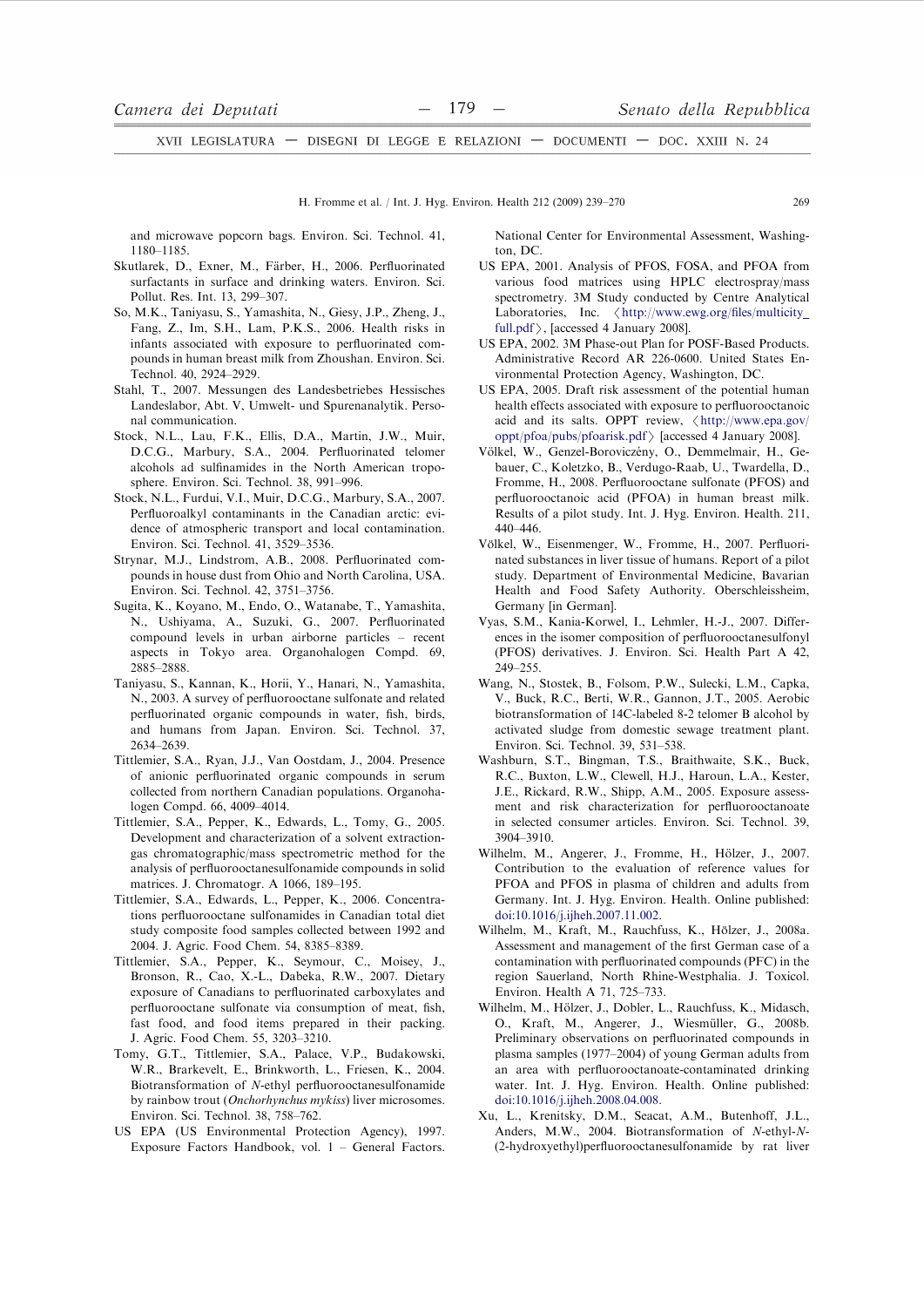270

H. Fromme et al. / Int. J. Hyg. Environ. Health 212 (2009) 239-270

microsomes, cytosol, and slices and by expressed rat and human cytochromes P450. Chem. Res. Toxicol. 17, 767-775.

- Xu, L., Krenitsky, D.M., Seacat, A.M., Butenhoff, J.L., Tephly, T.R., Anders, M.W., 2006. N-glucuronidation of perfluorooctanesulfonamide by human, rat, dog, and monkey liver microsomes and by expressed rat and human UDP-glucuronosyltransferases. Drug Metab. Dispos. 34,  $1406 - 1410.$
- Yang, J.H., Kannan, K., Kim, S.-Y., Shin, I.-H., 2004. Levels of perfluorooctansulfonate and related fluorochemicals in human blood from the general population of Korea. Organohalogen Compd. 66, 4041-4045.
- Yeung, L.W., So, M.K., Jiang, G., Taniyasu, S., Yamashita, N., Song, M., Wu, Y., Li, J., Giesy, J.P., Guruge, K.S., Lam, P.K.S., 2006. Perfluorooctanesulfonate and related perfluorochemicals in human blood samples from China. Environ. Sci. Technol. 40, 715-720.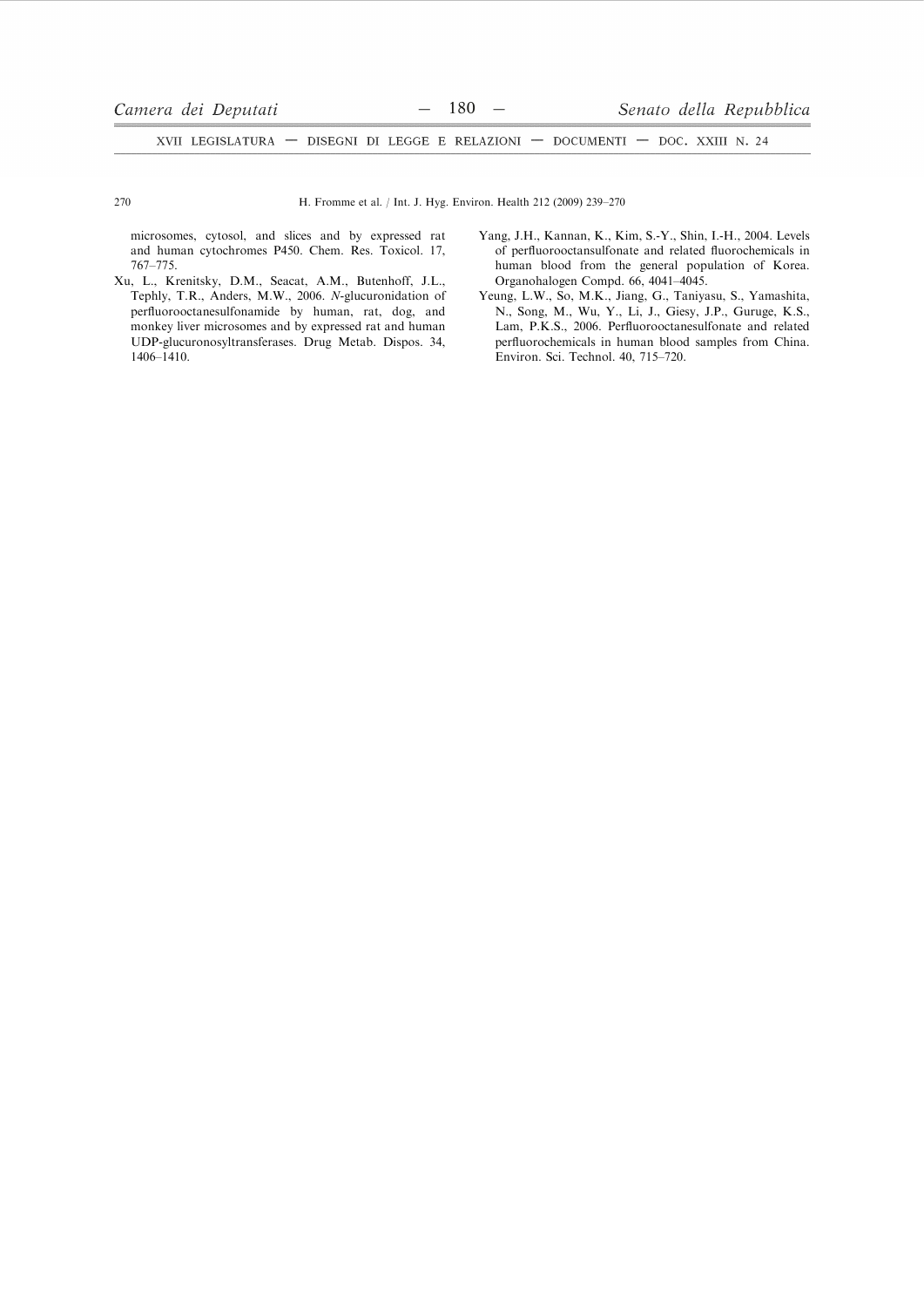XVII LEGISLATURA - DISEGNI DI LEGGE E RELAZIONI - DOCUMENTI - DOC. XXIII N. 24

Stahl et al. Environmental Sciences Europe 2011. 23:38 http://www.enveurope.com/content/23/1/38

# REVIEW

**O** Environmental Sciences Europe a SpringerOpen Journal

**Open Access** 

# Toxicology of perfluorinated compounds

Thorsten Stahl<sup>1\*</sup>, Daniela Mattern<sup>2</sup> and Hubertus Brunn<sup>2</sup>

# **Abstract**

Perfluorinated compounds [PFCs] have found a wide use in industrial products and processes and in a vast array of consumer products. PFCs are molecules made up of carbon chains to which fluorine atoms are bound. Due to the strength of the carbon/fluorine bond, the molecules are chemically very stable and are highly resistant to biological degradation; therefore, they belong to a class of compounds that tend to persist in the environment. These compounds can bioaccumulate and also undergo biomagnification. Within the class of PFC chemicals, perfluorooctanoic acid and perfluorosulphonic acid are generally considered reference substances. Meanwhile, PFCs can be detected almost ubiquitously, e.g., in water, plants, different kinds of foodstuffs, in animals such as fish, birds, in mammals, as well as in human breast milk and blood. PFCs are proposed as a new class of 'persistent organic pollutants'. Numerous publications allude to the negative effects of PFCs on human health. The following review describes both external and internal exposures to PFCs, the toxicokinetics (uptake, distribution, metabolism, excretion), and the toxicodynamics (acute toxicity, subacute and subchronic toxicities, chronic toxicity including carcinogenesis, genotoxicity and epigenetic effects, reproductive and developmental toxicities, neurotoxicity, effects on the endocrine system, immunotoxicity and potential modes of action, combinational effects, and epidemiological studies on perfluorinated compounds).

Keywords: PFCs, PFOA, PFOS, toxicology

# **Introduction**

Perfluorinated compounds [PFCs] are organic substances in which all of the hydrogens of the hydrocarbon backbones are substituted with fluorine atoms. The fluorine-carbon bonds are extremely stabile conferring these substances with very high thermal and chemical stability. PFCs are persistent, and some of the substances bioaccumulate in the environment.

They can be divided into the groups of perfluorinated sulfonic acids, perfluorinated carboxylic acids [PFCA], fluorotelomer alcohols, high-molecular weight fluoropolymers and low-molecular weight perfluoroalkanamides. Perfluorooctanesulfonic acid [PFOS] and perfluorooctanoic acid [PFOA], often referred to as reference or key substances for the first two groups, have been most intensively studied from a toxicological standpoint.

PFCs have been synthesized for more than 50 years and are used in numerous industrial and consumer products. These compounds are intermediates or additives in the synthesis of certain fluorine compounds or their

\* Correspondence: thorsten.stahl@lhl.hessen.de

<sup>1</sup> Hessian State Laboratory, Glarusstr, 6, Wiesbaden, D-65203, Germany Full list of author information is available at the end of the article



The potentially toxic effects of these substances are presently being studied with increasing intensity. The relevance of this topic is also clearly reflected by the number of publications that have appeared in recent years. This increasing interest is the result of reports of toxic effects of PFCs in connection with the ubiquitous detection of this substance in the environment and in sundry matrices, i.e., bodies of water, wild animals, human blood, and breast milk samples, all of which have come to the attention of the public.

An estimate was published in 2008 by the German Federal Institute for Risk Assessment [BfR] and the European Food Safety Authority [EFSA] regarding the potential risks of PFCs in food stuffs for human health. In this document, it was reasoned that adverse effects for the general population were unlikely, based on the known PFC concentrations in food stuffs and serum samples and the present state of scientific knowledge. However, uncertainty was noted in the risk evaluation, and available data are inadequate in regard to the



@ 2011 Stahl et al; licensee Springer. This is an Open Access article distributed under the terms of the Creative Commons Attribution License (http://creativecommons.org/licenses/by/2.0), which permits unrestricted use, distribution, and reproduction in any medium, provided the original work is properly cited.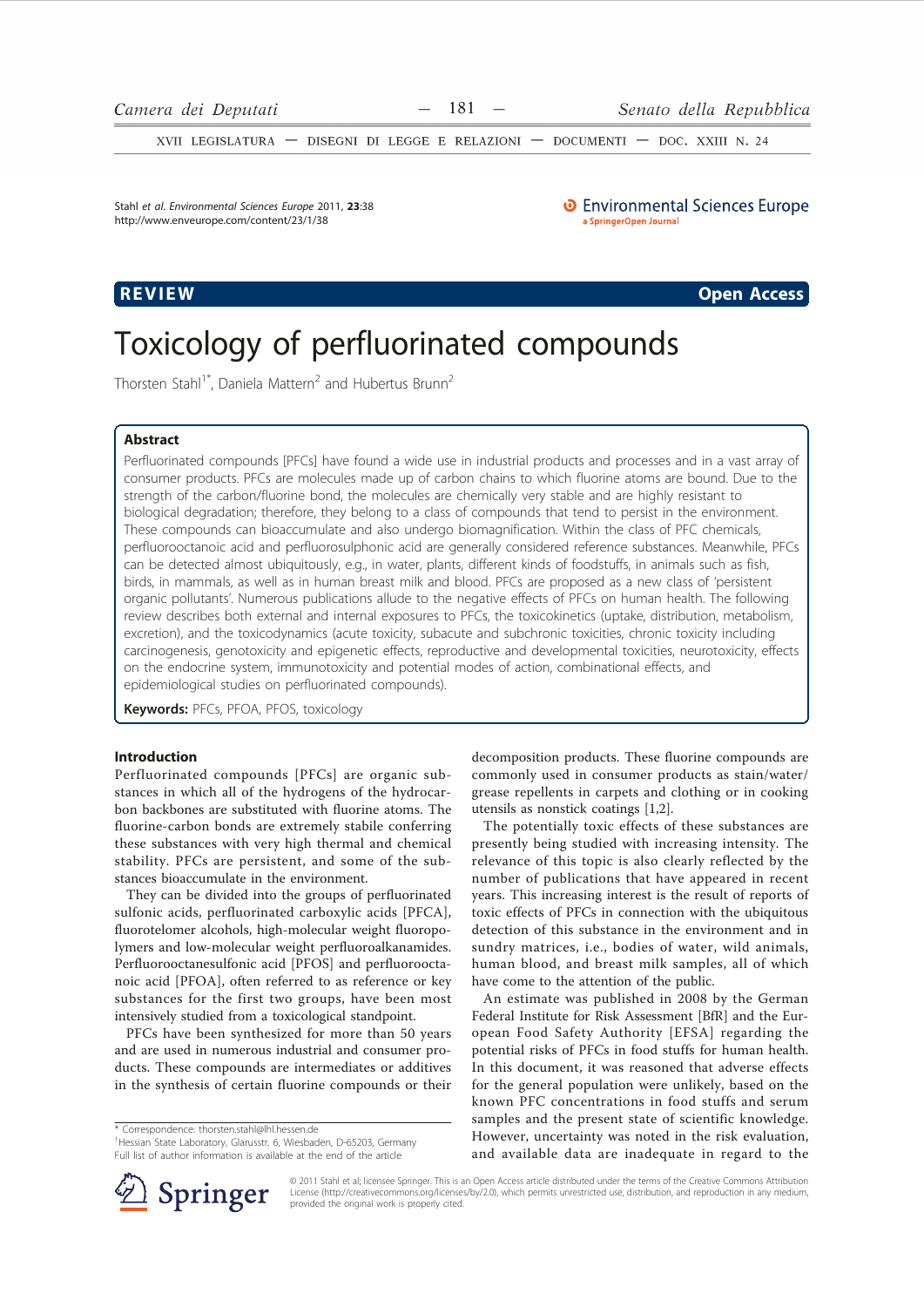XVII LEGISLATURA - DISEGNI DI LEGGE E RELAZIONI - DOCUMENTI - DOC. XXIII N. 24

Stahl et al. Environmental Sciences Europe 2011, 23:38 http://www.enveurope.com/content/23/1/38

diversity of foodstuffs. In addition, only PFOS and PFOA were considered in the risk evaluation, but according to the Organisation for Economic Co-operation and Development [OECD], 853 different poly- and perfluorinated compounds exist [3,4].

In a European Union [EU]-supported research project, which began in August 2009 and was called Perfluorinated Organic compounds in our Food [PERFOOD], efforts are being made to estimate the dietary exposure to PFCs. The present review summarizes current data on exposure and provides an overview of the present toxicological evaluation of PFOS and PFOA, as well as other PFCs.

# **Exposure to polyfluorinated compounds** Exposure via the food chain

# Dietary uptake

One of the pathways by which PFCs can be taken up is through the ingestion of contaminated foodstuffs and/or drinking water. PFCs have been detected in fish, meat, milk products, and plants, e.g., grains. Plants can apparently take up PFCs from contaminated soil. This hypothesis was examined by Weinfurtner et al. [5], showing that the transfer of PFCs from the soil to the plants for potatoes, silage corn, and wheat was so marginal that no health danger for humans would be expected by this path of uptake.

Stahl et al. [6] described for the first time a significant, concentration-dependent transfer ('carry over') of PFCs from the soil to the plant. The higher the concentration of PFOA and PFOS in the soil, the higher the concentration that could be detected in the plants. The uptake and storage of these substances in the vegetative parts of the plants appear to be more significant than the transfer to the storage organs within the plants. In this study, the uptake, distribution, and storage of PFOA and PFOS were seen to be dependent upon the type of plant. The uptake of PFOA and PFOS from contaminated soil by plants enables the entrance of PFCs into the food chain of humans and may provide an explanation for the presence of these compounds in, for example, foodstuffs of animal origin, human blood samples, and human breast milk [6].

Trudel et al. [7] reported that oral ingestion of contaminated foodstuffs and drinking water accounts for the largest proportion of PFOA and PFOS exposures for adults. Tittlemier et al. [8] and Haug et al. [9,10] also expressed the opinion that foodstuffs are the most important uptake path. Within the framework of the 'Canadian Total Diet Study, ' the authors calculated that Canadians ingest on an average of 250 ng of PFCA and PFOS per day. Scheringer et al. [11] also had come to the conclusion that 90% of all PFOS and PFOA exposures is derived from food. Similarly, Vestergren and Cousins [12] are convinced that the main exposure of humans to PFOA is through dietary uptake.

Fromme et al. [13] quantified PFC dietary exposure in Germany. The authors collected and analyzed 214 duplicate meals and beverages from 31 volunteers aged 16 to 45 years old on 7 days in a row. The samples were tested for content of numerous PFCs. The results for PFOS and PFOA uptake of the general population are presented in Table 1.

Perfluorohexane sulfonate [PFHxS] and perfluorohexane acid [PFHxA] levels above the limit of detection [LOD] of 0.1 or 0.2 µg/kg fresh weight, respectively, were detected in only a few samples (3% and 9% of the 214 samples, respectively), whereas perfluorooctane sulfonamide FOSA] was not detected (LOD =  $0.2 \mu$ g/kg fresh weight). These authors also assume that dietary uptake represents the main source of PFC exposure for humans [13].

Numerous foodstuffs were tested for the presence of PFOS, PFOA, and other PFCs within the framework of the 'UK Total Diet Study' in 2004. PFOS concentrations above the LOD<sup>a</sup> were detected in potatoes, canned vegetables, eggs, sugar, and preserves. Particularly striking was the group of potato products, where in addition to PFOD, PFOA and 10 other PFCs were detected. The upper and lower bounds of total PFOS and PFOA uptake from foodstuffs are estimated in Table 2[14,15].

Inhabitants of reputedly remote regions are by no means exempt from the uptake of PFCs in their food. In a recent study, Ostertag et al. [16] examined the dietary exposure of Inuit in Nunavut (Canada) to these substances. The authors calculated an average daily exposure of 210 to 610 ng/person. The traditional foods such as caribou meat contributed to a higher PFC exposure for this population group. Caribou meat contributed 43% to 75% of the daily exposure [16].

In 2008, an exposure assessment was made on dietary uptake of PFOS and PFOA in connection with possible health effects. The report was based on published data concerning concentrations of PFOS and PFOA in various foods in Europe and on the amount of the individual foods consumed according to the 'Concise European Food Consumption Database' [15]. Since the data for other foods were inadequate to make an exposure assessment, it was based solely on the presence of PFOS and PFOA in fish and drinking water. The results

Table 1 Dietary uptake of PFOS and PFOA (ng/kg BW/ day) by adults in Germany

| Substance | Range                 | Mean | Average | 90th percentile |
|-----------|-----------------------|------|---------|-----------------|
| PEOS      | $0.6 \text{ to } 4.4$ | 14   | 18      | 3.8             |
| PEOA      | 1.1 to $11.6$         | 29   | 3.9     | 84              |

Adapted from Fromme et al. [13]:  $n = 214$ .

Page 2 of 52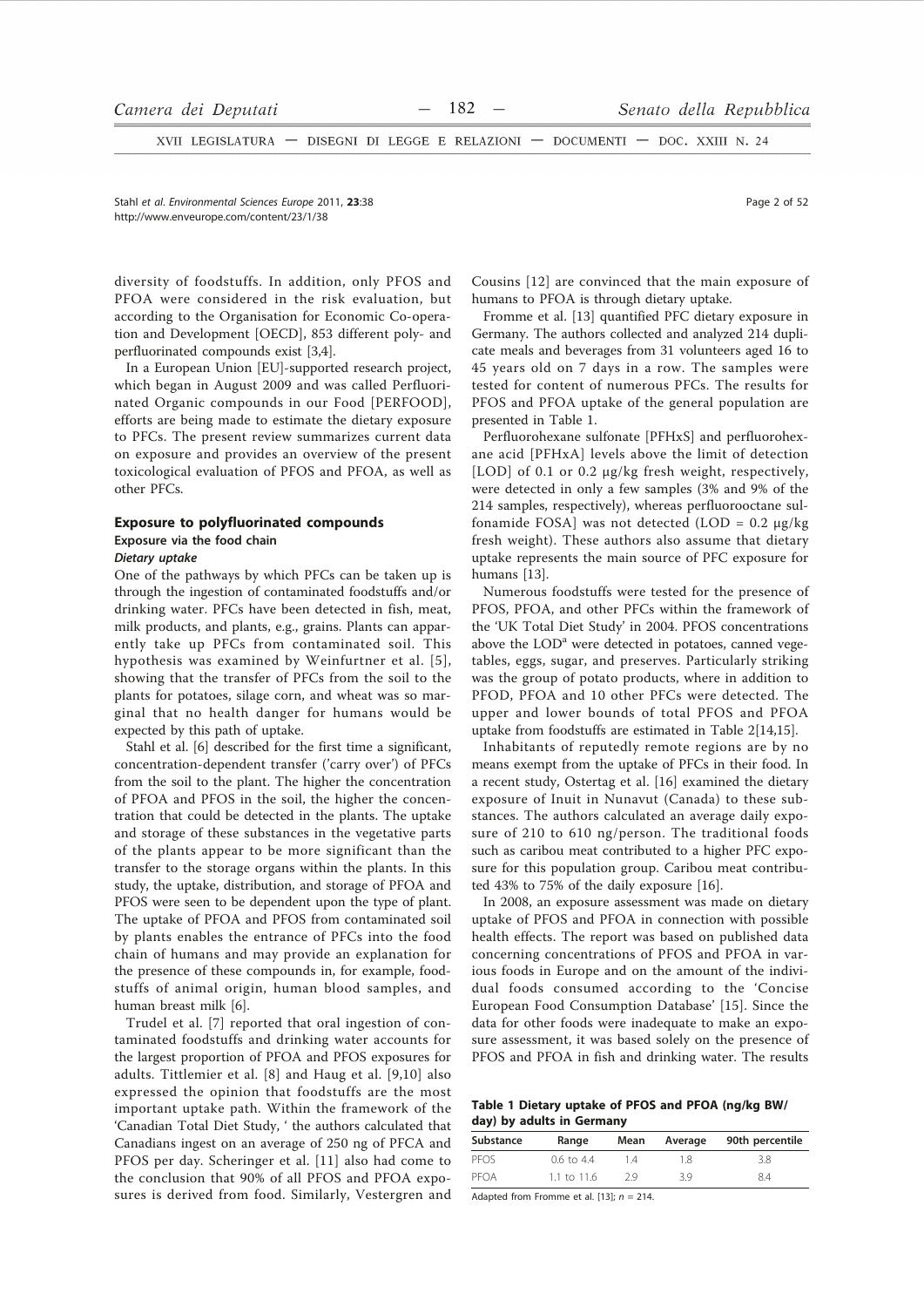XVII LEGISLATURA - DISEGNI DI LEGGE E RELAZIONI - DOCUMENTI - DOC. XXIII N. 24

Stabl et al Environmental Sciences Eurone 2011 23:38 http://www.enveurope.com/content/23/1/38

|  |  |                                                | Table 2 PFOS and PFOA uptake (ng/kg BW/day) from UK |  |
|--|--|------------------------------------------------|-----------------------------------------------------|--|
|  |  | <b>Total Diet Study of adults and children</b> |                                                     |  |

| Substance | Average consumption |                       | Heavy consumption   |                       |
|-----------|---------------------|-----------------------|---------------------|-----------------------|
|           | <b>Adults</b>       | Children <sup>a</sup> | <b>Adults</b>       | Children <sup>a</sup> |
| PEOS      | 10 to $100$         | 50 to 300             | 30 to 200           | 100 to 500            |
| PFOA      | $1$ to $70$         | 4 to 200              | $3 \text{ to } 100$ | 10 to 300             |

<sup>a</sup>In each case, the age group with the highest estimated uptake is listed. Adapted from UK FSA [14]; EFSA [15].

of the exposure assessment for PFOS suggest a daily exposure of 60 ng/kg body weight [BW] for persons who consume average amounts of fish or 200 ng/kg BW those who consume large amounts of fish. For PFOA, the daily uptake was estimated at 2 ng/kg BW/day, and for those who eat larger amounts of fish and fish products, the estimate was 6 ng/kg BW/day [15].

The estimated consumption of drinking water was 2 L/person/day. The uptake from drinking water of PFOS and PFOA were ca. 0.5% and 18%, respectively, of the average amount taken up by consumption of fish and fish products. For further details, see Table 3.

The German BfR [17] also undertook an assessment of dietary exposure of the general population to PFOS and PFOA. As a basis for the calculations, the Federal Office of Consumer Protection and Food Safety provided data on PFC concentrations in foods from 2006 to 2008. The data were, for the most part, derived from the Federal Control Plan (2007) 'Perfluorinated surfactants in specific foods' and encompassed 3, 983 test results on contents of PFOS (1993 data sets) and PFOA (1990 data sets) in foodstuffs. Concentrations of the substances were measured in chicken eggs, beef and poultry liver, pork, game and fish offal, poultry and game meat, salt water and fresh water fish, French fries, honey, and drinking water. In addition, the records contained data on the consumption of food and food products by the German population derived from a survey made in 1998. Since one must assume that for over a longer period of time, some foods that have a higher PFC concentration and others with a lower concentration will be consumed, the statistical calculations were made using an average<sup>b</sup> value. In addition, the possibility had to be considered that foods that have exceptionally high

concentrations may be consumed perhaps because of unusual local paths of entry. Therefore, exposure through particularly heavily contaminated foods was quantified for both average and above average consumers. The following scenarios were assumed for exposure assessment:

- Average concentration of PFOS and/or PFOA and average amounts consumed
- High concentration of PFOS and/or PFOA and average amounts consumed
- Average concentration of PFOS and/or PFOA and large amounts consumed
- High concentrations of PFOS and/or PFOA and large amounts consumed (worst case).

The PFOS and PFOA dietary uptake of the general population, divided into the four scenarios described above, can be seen in Table 4. In addition, the table shows the percentage of the EFSA-derived tolerable daily intake [TDI] calculated for PFOS and PFOA uptake.

In this exposure assessment, drinking water played a relatively small role in the total exposure to PFOS. The average PFOS uptake from drinking water by an average consumer amounted from 0.02 to 0.08 ng/kg BW/day. The average PFOA uptake from drinking water, however, amounted from 0.32 to 0.40 ng/kg BW/day. Thus, the total PFOA uptake, including drinking water, amounted from 1.03 to 1.34 ng/kg BW/day for an average consumer [17]. If, however, the water is contaminated by an unusual source of PFCs, the role of drinking water in exposure to these substances may be considerable. This was the case, for example, in Arnsberg, Germany where the source of drinking water in 2006 was the PFC-contaminated river, Möhne [18]. Hölzer et al. [19] measured a PFOA concentration 4.5 to 8.3 times higher in the blood plasma of residents than in the plasma of a reference population from the neighboring towns, Siegen and Brilon. The mean concentrations of PFOA in the blood are shown in Table 5. The highest PFC concentration detected in the contaminated drinking water was for PFOA [19].

| Table 3 PFOS and PFOA uptake through consumption of drinking water and fish and fish products |  |  |  |
|-----------------------------------------------------------------------------------------------|--|--|--|
|-----------------------------------------------------------------------------------------------|--|--|--|

| Substance and percentage of<br>uptake from drinking water | Uptake from<br>drinking water | Uptake from average consumption of fish<br>and fish products (ng/kg BW/day) | Uptake from high consumption of fish<br>and fish products (ng/kg BW/day) |
|-----------------------------------------------------------|-------------------------------|-----------------------------------------------------------------------------|--------------------------------------------------------------------------|
| PFOS                                                      | 0.24                          | 45 to 58                                                                    | 140 to 230                                                               |
| Percentage of uptake from<br>drinking water               |                               | 0.4% to 0.5%                                                                | 0.1% to 0.2%                                                             |
| PFOA                                                      | 0.31                          | $1.7$ to $2.1$                                                              | 4.5 to 7.5                                                               |
| Percentage of uptake from<br>drinking water               |                               | 15% to 18%                                                                  | 4% to 7%                                                                 |
| $\cdots$<br>---------                                     |                               |                                                                             |                                                                          |

Adapted from EFSA [15].

Page 3 of 52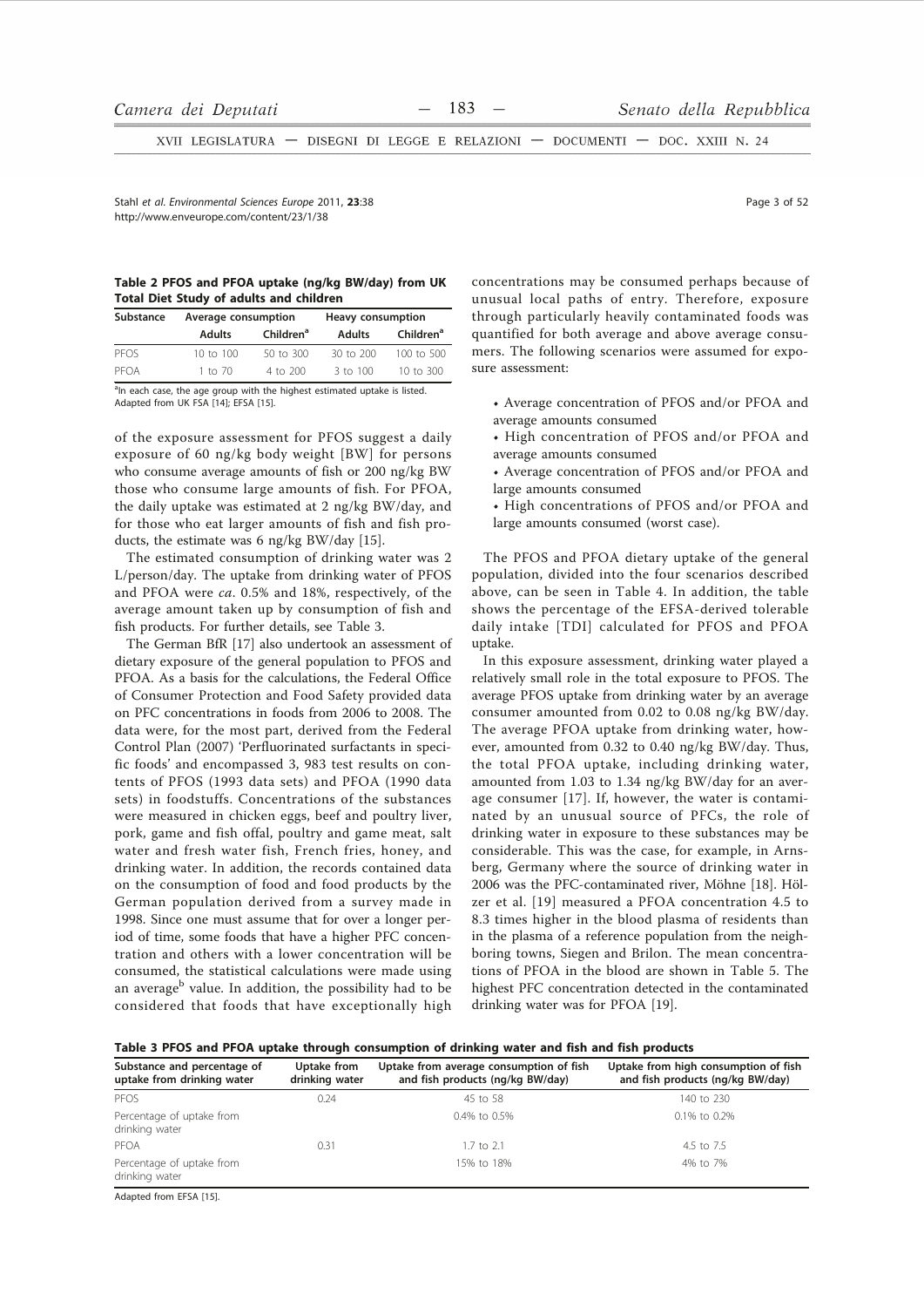XVII LEGISLATURA - DISEGNI DI LEGGE E RELAZIONI - DOCUMENTI - DOC. XXIII N. 24

Stahl et al Environmental Sciences Eurone 2011 23:38 http://www.enveurope.com/content/23/1/38

#### Table 4 PFOS and PFOA dietary exposure model (ng/kg) BW/day) according to uptake scenarios and corresponding TDI

| Criterion                         | Average consumption High consumption <sup>b</sup> |             |
|-----------------------------------|---------------------------------------------------|-------------|
| Average PFOS content 2.30 to 3.69 |                                                   | up to 8.92  |
| Percentage of TDI <sup>a</sup>    | 1.5% to 2.5%                                      | 5.9%        |
| High PFOS content                 | 8.53 to 10.22                                     | up to 26.02 |
| Percentage of TDI                 | 5.7% to 6.8%                                      | 17.3%       |
| Average PFOA content 0.71 to 0.95 |                                                   | up to 2.07  |
| Percentage of TDI                 | 0.05% to 0.06%                                    | 0.14%       |
| High PFOA content                 | up to $5.7$                                       | up to 13.11 |
| Percentage of TDI                 | 0.38%                                             | 0.87%       |
|                                   |                                                   |             |

 $^{\text{a}}$ TDI for PFOS = 150 ng/kg BW/day, TDI for PFOA = 1, 500 ng/kg BW/day (adapted from EFSA [15]); <sup>b</sup>the 95th percentile of the assumed amount of consumption was chosen for the calculation. The model calculation was adapted from BfR [17].

In a follow-up study, it was shown that elimination of PFCs from humans occurs slowly. The geometric mean of the PFOA concentrations in plasma decreased on an average of 10% per year for men, 17% per year for women, and 20% per year for children [20].

Another study showed that there was no increased PFC exposure in this region in 2006 before contamination of the drinking water. Samples of blood from 30 residents that had been drawn between 1997 and 2004 contained PFOS and PFOA concentrations comparable with those of the general population in Germany [21].

After concentrations as high as 0.64 µg/L were measured in drinking water in Arnsberg in 2006, the German Drinking Water Commission derived a critical limit of 0.3 µg/L for a health-based, lifelong exposure to PFOS and PFOA in drinking water. PFOS and PFOA concentrations in drinking water can be reduced by active charcoal filtration. Use and manufacture of PFOS are strictly limited by legal regulation, and a voluntary reduction of PFOA is being sought. Therefore, the focus of a study by Wilhelm et al. [22] was placed on shortchain C4-C7 compounds that are presently finding use as substitutes for PFOS and PFOA. In a new approach to evaluate short-chain PFCs, based on their half-life in humans, the following preliminary health-related indication values were considered safe for a lifelong exposure via drinking water: 7 μg/L for perfluorobutanoic acid [PFBA], 3 µg/L for perfluoro-n-pentanoic acid [PFPeA],

Table 5 Arithmetic/geometric mean of PFOS concentration in the blood (µg/L)

| Test person | <b>Resident of Arnsberg</b> | Reference population |
|-------------|-----------------------------|----------------------|
| Children    | 24.6/22.1                   | 5.2/4.8              |
| Women       | 26.7/23.4                   | 3.2/2.8              |
| Men         | 28.5/25.3                   | 6.4/5.8              |

Residents of Arnsberg were compared with the reference population (adapted from Hölzer et al. [19])

Page 4 of 52

 $1 \mu g/L$  for PFHxA, 0.3  $\mu g/L$  for perfluoroheptanoic acid [PFHpA], 3 µg/L for perfluorobutanesulfonic acid [PFBS], 1 µg/L for perfluoropentane-1-sulfonic acid [PFPeS], 0.3 µg/L for PFHxS, and 0.3 µg/L for perfluoroheptane sulfonic acid [PFHpS]. A long-range minimum quality goal or general precautionary value for all PFCs in drinking water was set at  $\leq 0.1$  µg/L [22].

A study by Mak et al. [23] compared PFC concentrations in tap water from China with that from Japan, India, the USA, and Canada. Samples were collected between 2006 and 2008. Tap water from Shanghai, China contained the highest concentration of PFCs (arithmetic mean sum PFCs 0.13 μg/L; PFOA 0.078 μg/ L). The lowest values were obtained from Toyama, Japan (0.00062 µg/L). In addition to PFOS and PFOA, drinking water appears to also contain short-chain PFCs such as PFHxS, PFBS, PFHxA, and PFBA. In relation to the guidelines set down by the United States Environmental Protection Agency [US EPA] and the Minnesota Department of Health (PFOS 0.2 µg/L, PFOA 0.4 µg/L, PFBA 1.0 μg/L, PFHxS 0.6 μg/L, PFBS 0.6 μg/L, PFHxA 1.0  $\mu$ g/L, PFPeA 1.0  $\mu$ g/L), tap water from these countries should not present a health risk for consumers, in respect to PFC contamination [23].

In a review article from Rumsby et al. [24] on PFOS and PFOA in drinking water and in diverse environmental bodies of water, the authors also conclude that PFOS and PFOA are detectable worldwide. Aside from situations in which there are unusual sources of contamination, the concentrations measured are, however, below existing health-based guidelines specified by various international bodies (0.3 to 0.5  $\mu$ g/L). Nonetheless, further studies of short-chain PFCs such as PFBS must be undertaken. This substance has a shorter half-life, is less toxic, and is not bioaccumulative, but it is nonetheless persistent, and its possible degradation products remain unknown [24].

D'Eon et al. [25] point out that perfluorinated phosphonic acids [PFPAs] should also be measured in future environmental monitoring studies. These substances were detected in 80% of all surface water samples and in six out of seven sewage treatment plant outflow samples in Canada. C8-PFPA was detected in concentrations from 0.088  $\pm$  0.033 to 3.4  $\pm$  0.9 ng/L in surface water and from  $0.76 \pm 0.27$  to  $2.5 \pm 0.32$  ng/L in sewage treatment plant outflow samples. Since they are structurally similar, one can assume that just like perfluorocarboxilic acids and perfluorosulfonic acids, PFPAs are also persistent  $[25]$ .

#### Human exposure via fish consumption

In addition to drinking water, PFC accumulation in fish is also of particular importance for the internal contamination of humans. According to the exposure assessment of the German BfR consumption of salt water and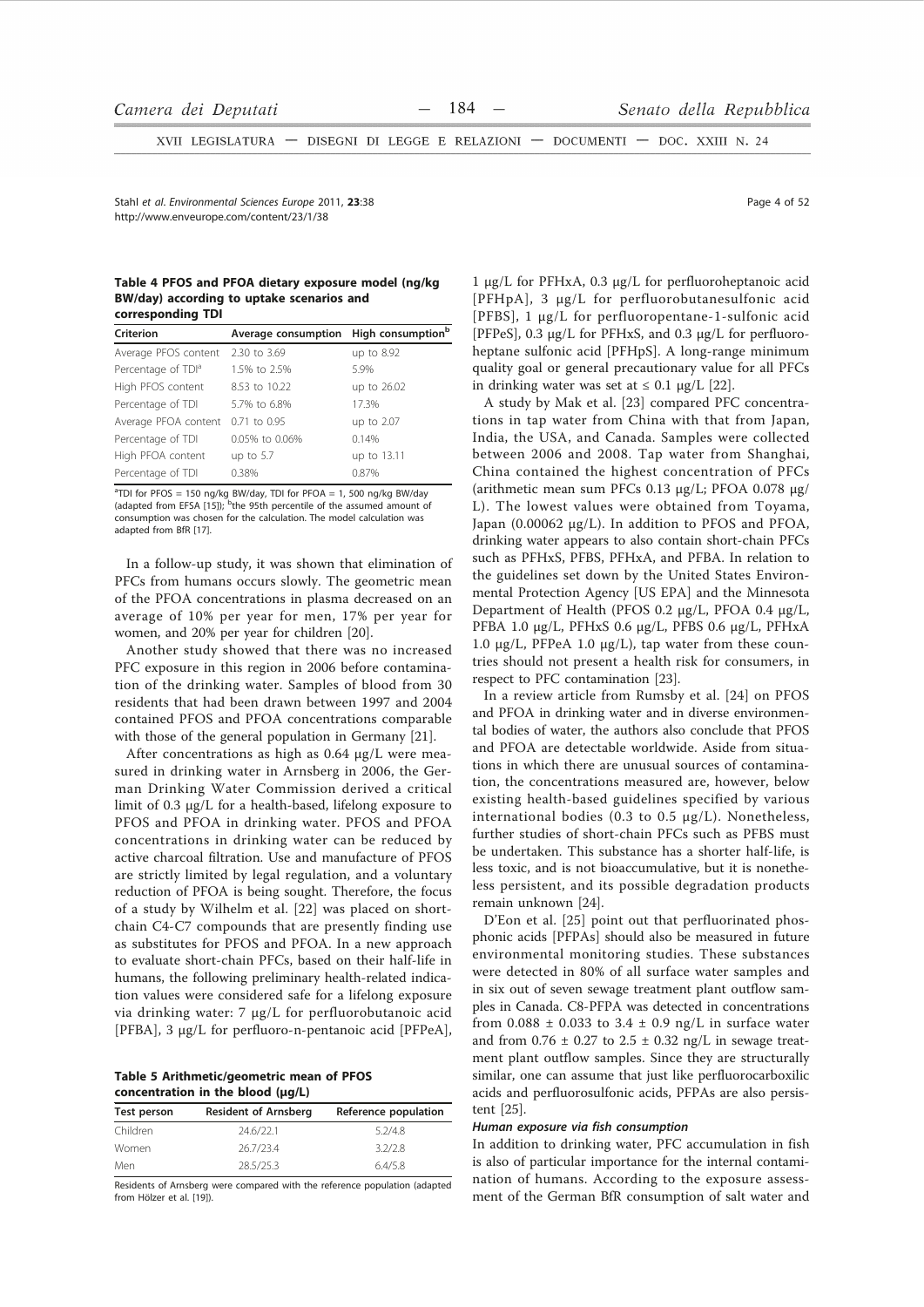XVII LEGISLATURA - DISEGNI DI LEGGE E RELAZIONI - DOCUMENTI - DOC. XXIII N. 24

Stahl et al. Environmental Sciences Europe 2011, 23:38 http://www.enveurope.com/content/23/1/38

fresh water, fish accounts for approximately 90% of the total dietary exposure to PFOS [17].

The fact that fish are often highly contaminated is a result of the pronounced biomagnification of these substances via the aquatic food chain. The role of fish consumption is apparent in a model calculation by Stahl et al. [26]. Based on the recommendation of the BfR of 0.1 µg PFOS/kg BW/day as a preliminary daily tolerable uptake, a 70-kg adult should not exceed 7 µg of PFOS [26]. Eating reasonable amounts of fish with high levels of contamination, i.e., from bodies of water with unusual sources of PFCs, may in itself result in reaching or exceeding this limit for the short term [26]. For example, eating 8 g of eel from Belgium with a concentration of 857 µg PFOS/kg fresh weight or eating 0.6 g of trout from the upper Sauerland region of Germany with a measured maximum level of 1, 118 µg/kg fresh weight, is already adequate. Consumption of a normal portion  $(300 g)$  of these trout would result in exceeding the limit by a factor of 57 [26]. PFC contamination of fish was also dealt within the following studies:

As an example, analysis was made from a total of 51 eels, 44 bream, 5 herring, 5 mackerel, 3 carp, and 4 trout from various bodies of water in Germany (North Sea, Baltic Sea, Lake Storko in Brandenburg, rivers in Lower Saxony, rivers and lakes within the city limits of Berlin). None of the fish fillet samples had PFOA levels above the limit of detection  $(0.27 \text{ µg/kg})$ ; however, PFOS concentrations of 8.2 to 225 µg/kg fresh weight were measured in fish from densely populated regions. With regard to the TDI of 150 µg/kg BW/day [15] and assuming the consumption of fish on a regular basis, the PFC concentrations in 33 of the 112 fish examined represent a potential health risk to heavy consumers of fish [27].

In a Swedish study, the authors also came to the conclusion that consumption of fish from fishing grounds with high concentrations of PFCs in the water can play an important role in dietary PFOS exposure [28]. Fish from Lake Vättern (mean 2.9 to 12 µg/kg fresh weight) had higher PFOS concentrations in the muscle tissue than fish from the brackish water of the Baltic Sea (mean 1.0 to 2.5 µg/kg fresh weight). A PFOS uptake of 0.15 ng/kg BW/day was estimated for a moderate consumption (two portions of 125 g/month) and 0.62 ng/kg BW/day for a higher consumption (eight portions per month) of fish from the Baltic Sea. A PFOS uptake of 2.7 ng/kg BW/day was calculated for people who eat large amounts of fish from Lake Vättern.

No foods that have been examined to date other than fish were found to have a level of contamination great enough to result in reaching the TDI for PFOS or PFOA, assuming realistic consumed amounts. By way of example, according to the model calculations shown above, an adult in the USA would have to consume 12 kg of beef (0.587 µg PFOS/kg) or 12 L of milk (0.693 µg PFOS/L) per day (at the measured levels of contamination in the USA) in order to reach the TDI [26].

Furthermore, offal from game contained the highest concentrations of PFOS and PFOA of all foods. The PFOS concentrations in offal from game were 100-fold higher than those in muscle tissues [17]. Data from a number of studies reporting PFC concentrations measured in diverse foods and tap water [7,14,17,29] are summarized in Table 6.

A detailed, up-to-date survey on the presence of PFCs in foods was also recently published by the EFSA [30] with the title 'Results of the monitoring of perfluoroalkylated substances in food in the period 2000 to  $2009'$ 

When making an exposure assessment, it is important to take into account the fact that many different foods are generally consumed. Studies with the aim of representing the total dietary intake are both quantitatively and qualitatively inadequate. For example, in the various studies including those of the EFSA and the BfR, only a selection of foods were included. In addition, the number of samples was, in part, too small to provide a representative value. For these reasons, the exposure assessments presently available should be considered exploratory. Specific regional sources of contamination can increase PFC levels in foods and drinking water. Furthermore, individual dietary habits, i.e., a predilection for fish or offal from game, must be considered, and additionally, perfluorinated compounds other than PFOS and PFOA must be monitored. Since most studies have examined fresh and unpackaged foods, the effects of migration of PFCs from packaging and cooking utensils on the food products have not been taken into consideration.

#### Exposure of food to food contact materials

When coming into contact with foods, paper and cardboard packaging are protected from softening by treatment with, among other things, water- and oil-resistant perfluoro chemicals. Fluorotelomer alcohols [FTOH] may be present as contaminants in the coatings. About 1% of the FTOH can be converted to PFOA in the body [31,32]. Furthermore, PFOA is used in the production of polytetrafluoroethylene [PTFE] nonstick surface coatings for cooking utensils or paper coatings and may therefore be present in residual amounts [33]. A migration of < 6  $\mu$ g/kg (< 1  $\mu$ g/dm<sup>2</sup>) FTOH into food has been calculated as the sum of 6:2 FTOH, 8:2 FTOH, and 10:2 FTOH in an acetone extract of treated paper under the assumption of complete migration [15,33]. Powley et al. [34], using liquid chromatography coupled with tandem mass spectrometry were unable to detect a migration of PFOA from PFTE-coated cooking utensils  $(LOD 0.1 mg/cm<sup>2</sup>)$ .

Page 5 of 52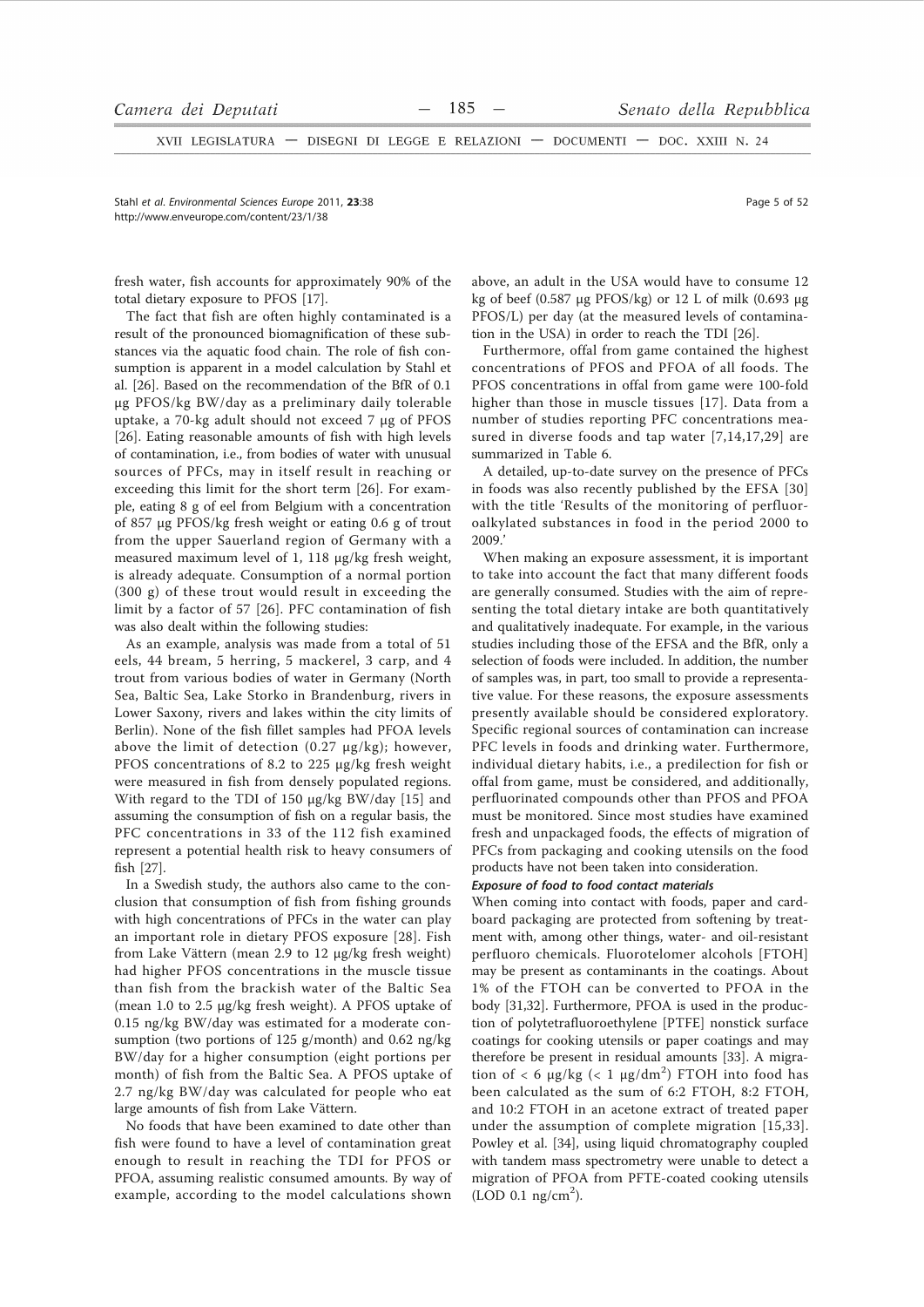XVII LEGISLATURA - DISEGNI DI LEGGE E RELAZIONI - DOCUMENTI - DOC. XXIII N. 24

Stabl et al Environmental Sciences Eurone 2011 23:38 http://www.enveurope.com/content/23/1/38

Page 6 of 52

#### Table 6 PFOS and/or PFOA concentrations of various foods (ug/kg)

| Food product        | Substance | Germany<br>$[17]$ | Europe<br>$[7]$ | Spain<br>$[29]$   | <b>UK</b><br>$[14]$ |
|---------------------|-----------|-------------------|-----------------|-------------------|---------------------|
| Grain products      | PFOS      | n.r.              | $<$ LOO         | < 0.069           | $< 10 \pm < 2$      |
|                     | PFOA      | n.r.              | $<$ LOQ to 0.5  | < 0.080           | < 5 ± < 1           |
| Milk                | PFOS      | n.r.              | $<$ LOQ to 0.5  | < 0.014           | $< 0.5 \pm < 0.1$   |
|                     | PFOA      | n.r.              | $<$ LOQ         | 0.056             | $< 0.5 \pm < 0.1$   |
| Milk products       | PFOS      | n.r.              | 0.04 to 0.08    | 0.121             | < 5 ± < 1           |
|                     | PFOA      | n.r.              | $<$ LOQ         | < 0.040           | $< 5 \pm < 1$       |
| Eggs                | PFOS      | 0.51              | 0.08 to 0.5     | 0.082             | $1 \pm 0.2$         |
|                     | PFOA      | 1.6               | $<$ LOQ         | < 0.055           | < 1 ± < 0.2         |
| Fats and oils       | PFOS      | n.r.              | $<$ LOQ         | < 0.099           | $< 0.5 \pm < 0.1$   |
|                     | PFOA      | n.r.              | $<$ LOQ         | < 0.247           | < 1 ± < 0.2         |
| Fish                | PFOS      | 9 to 67           | 0.2 to 60       | 0.407             | $< 5 \pm < 1$       |
|                     | PFOA      | 1.3 to 2          | $<$ LOQ to 2    | $< 0.065^{\circ}$ | $< 3 \pm < 0.6$     |
| Meat                | PFOS      | n.d.              | 0.03 to 0.5     | 0.045             | $< 10 \pm < 2$      |
|                     | PFOA      | n.d.              | < LOQ to 1      | $< 0.053^{\rm b}$ | < 2 ± < 0.4         |
| Offal from game     | PFOS      | 172               | n.r.            | n.r.              | n.r.                |
|                     | PFOA      | 4.3 to 6.9        | n.r.            | n.r.              | n.r.                |
| Fruits              | PFOS      | n.r.              | $\mathbb O$     | < 0.017           | < 2 ± < 0.4         |
|                     | PFOA      | n.r.              | $<$ LOQ to 0.3  | < 0.036           | $< 5 \pm < 1$       |
| Vegetables          | PFOS      | n.d.              | $<$ LOQ to 0.5  | 0.022             | $< 3 \pm < 0.6$     |
|                     | PFOA      | n.d.              | $<$ LOQ to 0.3  | < 0.027           | $< 10 \pm < 2$      |
| Potatoes            | PFOS      | 1.2               | 4 to 8          | n.r.              | $10 \pm 2$          |
|                     | PFOA      | n.d.              | 0.4 to 2        | n.r.              | $1 \pm 0.2$         |
| Candies/Honey/Sugar | PFOS      | n.d.              | 0.8 to 1.2      | n.r.              | $1 \pm 0.2$         |
|                     | PFOA      | 0.5               | $<$ LOQ         | n.r.              | < 1 ± < 0.2         |
| Tap water           | PFOS      | 0.004 to 0.008    | < LOQ to 0.01   | n.r.              | n.r.                |
|                     | PFOA      | 0.02 to 0.13      | $<$ LOQ to 0.2  | n.r.              | n.r.                |

<sup>a</sup>Fish; <sup>b</sup>pork; n.r., not reported; n.d., not detected; LOQ, limit of quantification.

Begley et al. [35] showed that nonstick cooking utensils contribute less to PFC exposure to food than coated papers or cardboard boxes. Residual amounts of PFOA in the range of a few micrograms per kilogram or nanograms per gram were all that could be detected in PTFE cooking utensils. Of the total amount of PFOA in a PTFE strip,  $17\%$  (30 ng/dm<sup>2</sup>) migrated into the food simulant heated to 175°C for 2 h. In contrast, some paper and cardboard surface coatings contained large amounts of PFCs. For example, microwave popcorn bags were found to contain 3 to 4 mg/kg  $(11 \mu g/dm^2)$ .

After heating, the PFOA concentration in the popcorn itself was about 300 µg/kg. PFOA migrated into the oil that coated the popcorn. Migration was enhanced by a temperature of 200°C [35].

Sinclair et al. [36] examined the emission of residual PFOA and FTOH from nonstick cooking utensils and microwave popcorn bags upon heating to normal cooking temperatures (179°C to 233°C surface temperature). Heating nonstick frying pans released 7 ng to 337 ng  $(0.11 \text{ to } 5.03 \text{ ng/dm}^2)$  PFOA in the gas phase. Furthermore, concentrations of 6:2 FTOH and 8:2 FTOH of < 0.15 to 2.04 ng/dm<sup>2</sup> and 0.42 to 6.25 ng/dm<sup>2</sup> were detected. Repeated use of some frying pans was observed to result in a reduction in PFOA concentrations emitted in the gas phase. However, this was not the case for all frying pans from all of the manufacturers tested. In addition, 5 to 34 ng PFOA and  $223 \pm 37$  ng (6:2 FTOH) as well as  $258 \pm 36$  ng (8:2 FTOH) per bag were detected in the emitted vapor from microwave popcorn bags [36].

Tittlemier et al. [37], in the Canadian Total Diet Study, examined food samples between 1992 and 2004 for contamination with N-ethylperfluorooctyl sulfonamide [N-EtFOSA], FOSA, N,N-diethyl-perfluorooctanesulfonamide, N-methylperfluorooctyl sulfonamide, and N,N-dimethyl-perfluorooctanesulfonamide. FOSA, in ng/ kg and a few µg/kg amounts, was detected in all food products tested (pastries, candies, milk products, eggs, fast-food products, fish, meat, and convenience foods). The highest concentrations (maximum 27.3 µg/kg) were found in fast-food products (French fries, sandwiches, pizza), which are foods that are commonly packaged in grease-proof paper. Dietary FOSA uptake in Canada was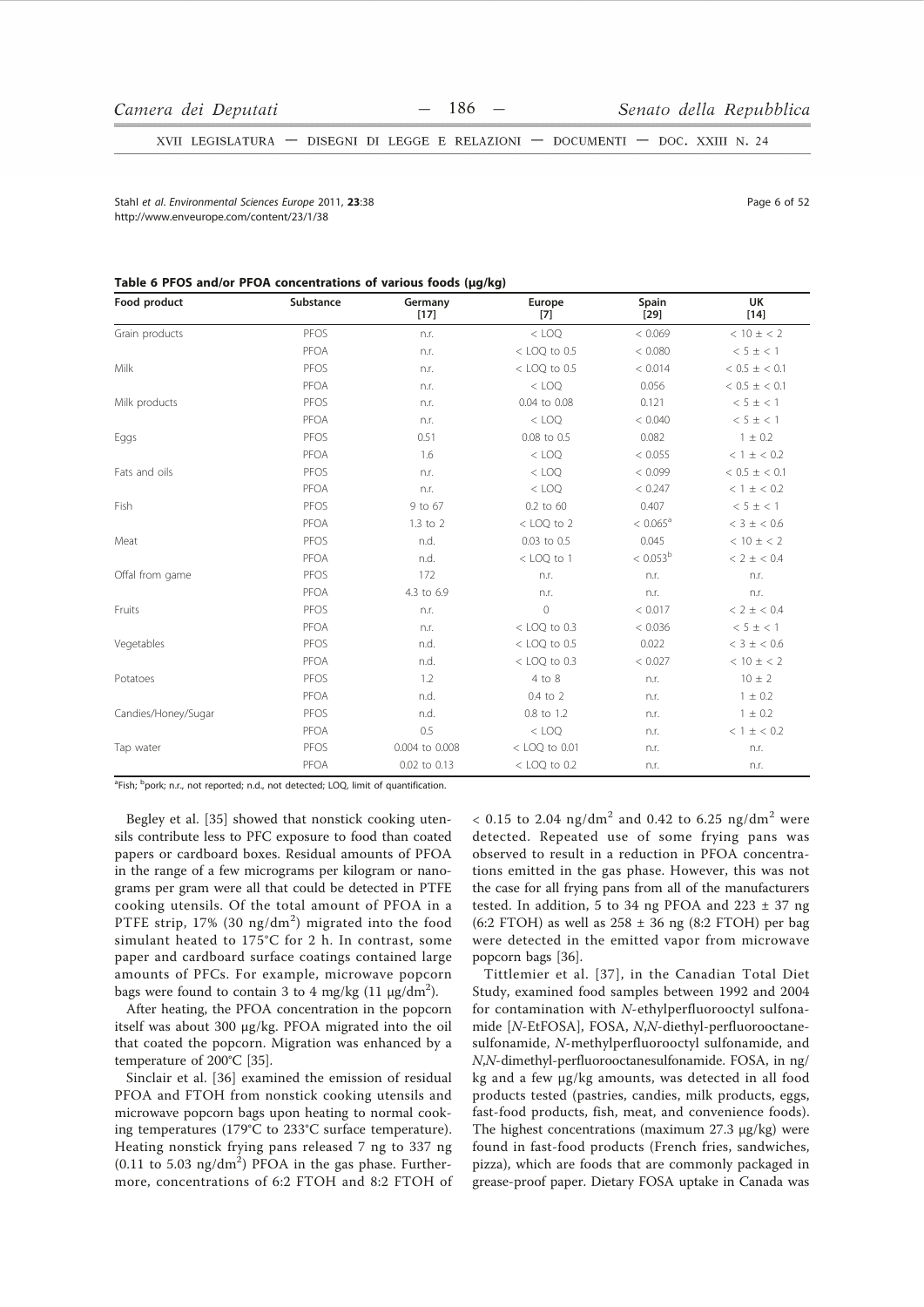XVII LEGISLATURA - DISEGNI DI LEGGE E RELAZIONI - DOCUMENTI - DOC. XXIII N. 24

Stahl et al. Environmental Sciences Europe 2011. 23:38 http://www.enveurope.com/content/23/1/38

estimated to be 73 ng/person/day. The N-EtFOSA concentrations in the samples seem to drop throughout the time period of sampling. This is possibly the result of fact that manufacturing of perfluoro octylsulfonyl compounds was discontinued [37,38].

In studies of packaged food products carried out by Ericson Jogsten et al. [39], PFHxS, PFOS, PFHxA, and PFOA were detected at levels above the LOD (PFHxS 0.001 μg/kg, PFOS 0.008 μg/kg, PFHxA 0.001 μg/kg, PFOA 0.063 µg/kg) in at least one mixed-food sample. Among the packaged foods tested were goose liver paté, deep-fried chicken nuggets, frankfurters, marinated salmon, and head lettuce [39].

Similar to the results of Begley et al. [35], the US Food and Drug Administration [FDA] named coated paper as the largest possible source of fluorochemicals. According to the FDA, nonstick frying pans are, by comparison, an insignificant source of PFCs [15]. In the ninth list of substances for food contact materials, the EFSA Panel on food additives, flavourings, processing aids and materials in contact with food [AFC] recommends limiting the use of ammonium perfluorooctanoate [APFO] for articles with repeated use to those on which the coating is baked at a high temperature. According to the analytical data, APFO, as auxiliary material in the production of PTFE, could not be detected at levels above the LOD of 20 μg/kg in the finished product. In the worst case, the AFC determined an APFO migration of 17 µg/kg food [15]. As a result of advances in food technology, contamination of foodstuffs during manufacturing, packaging, or cooking only plays a minor role in the total exposure of humans to PFCs [15].

The German Federal Environment Agency has rated the uptake of PFCs through the use of nonstick pots and pans as low. The available data are, however, not yet adequate for a reliable assessment of PFC exposure through food contact materials [4].

Several studies point out the possibility of underestimation of PFC exposure through food contact materials. Mixtures of perfluorooctanesulfonamide esters are often used in the manufacture of water- and greaseproof papers and cardboards. These perfluorooctylsulfonyl compounds have yet to be studied. They may remain as residues in the coatings and migrate into the food.

D'Eon and Mabury [40] examined the formation of PFCA through the biotransformation of polyfluoroalkyl phosphate surfactants [PAPS]. The authors showed that, in spite of their large molecular size, these substances are bioavailable and that PFOA and other PFCs may be formed by their biotransformation. PAPS can probably be degraded by dephosphorylating enzymes in organisms because of the phosphate-ester bond between the fluorinated part and the acidic head group. However, it should be noted that the rats in this study were fed high

oral doses of 200 mg/kg PAPS. Renner raises concerns of the fact that PAPS may migrate much more effectively into emulsions such as butter, margarine, or lecithin additives than into food simulants such as oil or water [40,41].

The fact that studies using conventional food simulants do not accurately reflect the actual migration of fluorochemicals into food was confirmed by Begley et al. [42]. They recommend an emulsion containing oil as simulant for greasy food products. The authors measured the migration of three PAPS from the paper packing material, finding 3.2 mg/kg in popcorn after preparation and 0.1 mg/kg in packaged butter after a 40-day storage by 4°C [42].

Ly et al. [43] determined the contents of PFOA and PFOS in packing materials and textiles by means of liquid extraction under pressure and subsequent gas chromatography coupled with mass spectroscopy analysis. PFOA concentrations of 17.5 to 45.9  $\mu$ g/kg and PFOS concentrations of 17.5 to 45.9 µg/kg were found in the packing materials and textiles tested [43].

Given the present state of knowledge, it is not possible to say whether the use of nonstick-coated cooking utensils or packaging materials with PFC-based coating lead to a significant increase in dietary internal PFC contamination of humans.

# Additional potential pathways of exposure leading to internal polyfluorinated compound contamination of humans

PFCs may also enter the body by ingestion of dust and dirt particles and by contact with products that have been treated with substances that contain PFCs or its precursor compounds [9,44]. These may include carpets, upholstered furniture, or textiles. These routes of entry may be of particular importance in regard to children because contact can occur indirectly by hand-to-mouth transfer or directly if an infant sucks on the product. Another route that must be considered is inhalation of PFCs in indoor or outdoor air [10,45,46] as well as the inhalation of waterproofing sprays. Dermal exposure may also occur by skin contact with PFC-treated products  $[17]$ .

#### Exposure via non-food personal items

An estimate of exposure via non-food products is difficult because of the large number of possible applications of PFCs such as for jackets, trousers, shoes, carpets, upholstered furniture, and as cleaning agents. In addition, only data are available concerning possible PFCs exposure via non-food products. In order to make an estimation of exposure, research groups such as Washburn et al. [47] have resorted to the use of models.

In this study, the concentrations of deprotonated PFOA [PFO] (the anion of PFOA) were determined by

Page 7 of 52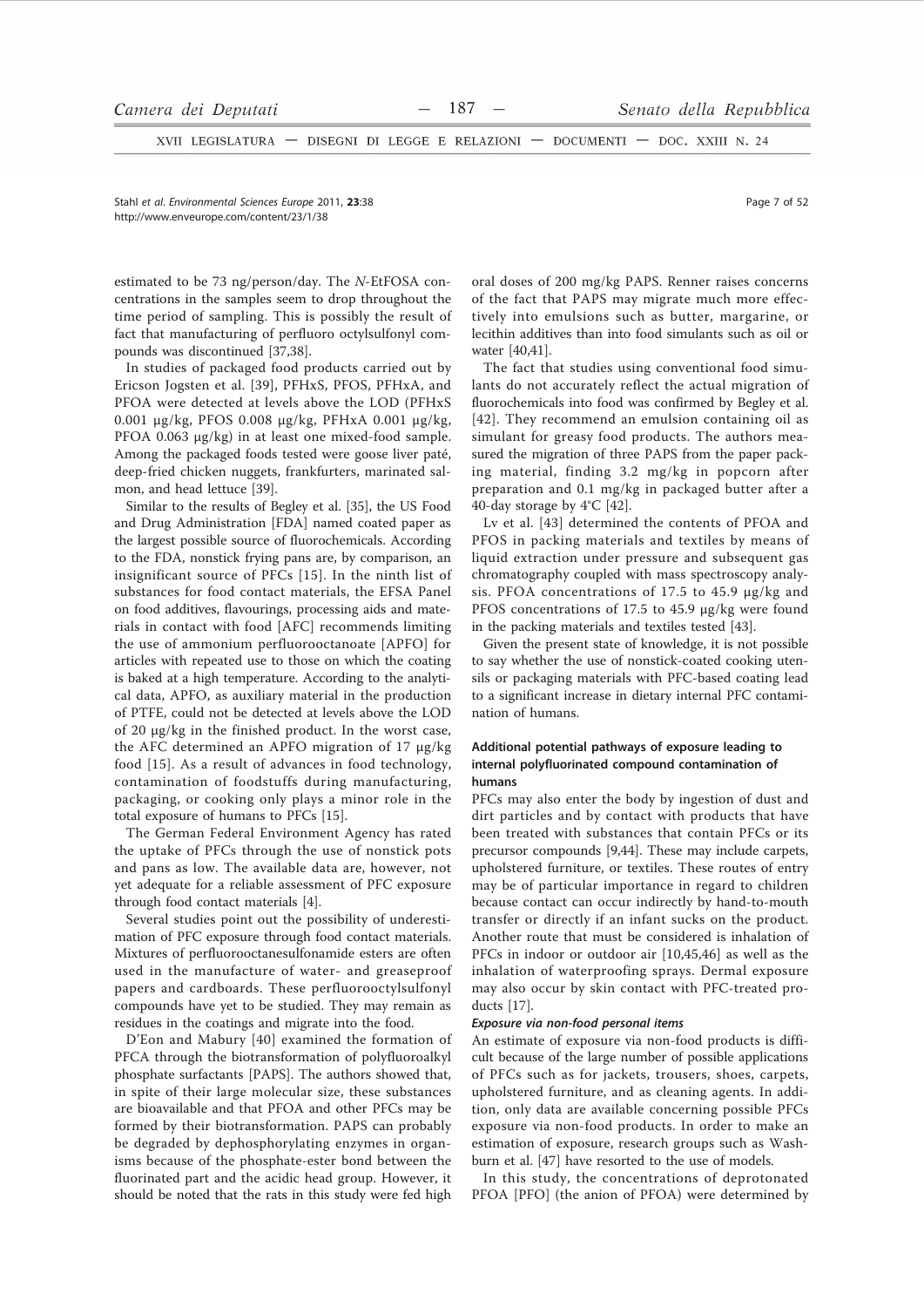XVII LEGISLATURA - DISEGNI DI LEGGE E RELAZIONI - DOCUMENTI - DOC. XXIII N. 24

Stabl et al Environmental Sciences Eurone 2011 23:38 http://www.enveurope.com/content/23/1/38

Page 8 of 52

| Product group                                    | Concentration according to<br>information on product composition<br>(mg PFO/L) | Calculated total concentration in the<br>end product (mg PFO/kg end<br>product) | Results of the extraction tests from<br>the end product (ng $PFO/cm2$ end<br>product) |
|--------------------------------------------------|--------------------------------------------------------------------------------|---------------------------------------------------------------------------------|---------------------------------------------------------------------------------------|
| Industrially cleaned<br>carpeting                | 30 to 80                                                                       | $0.2$ to $0.6$                                                                  | $0.2$ to 23 (n = > 60)                                                                |
| Carpeting treated<br>with carpet care<br>product | 1 to 50                                                                        | $0.2$ to $2$                                                                    | 28 to 50 $(n = 14)$                                                                   |
| Treated clothing                                 | $<$ 1 to 40                                                                    | $< 0.02$ to 1.4                                                                 | $< 0.01$ to 12 (n = > 100)                                                            |
| Treated upholstered<br>furniture                 | $<$ 1                                                                          | < 0.034                                                                         | 0.4 to 4 $(n = 3)$                                                                    |
| Treated home<br>textiles                         | $<$ 1 to 40                                                                    | $< 0.02$ to 1.4                                                                 | not tested                                                                            |
| Latex paint                                      | 50 to 150                                                                      | $0.02$ to $0.08$                                                                | not tested                                                                            |
| Cleaning product                                 | 50 to 150                                                                      | 0.005 to 0.05                                                                   | not tested                                                                            |

extraction tests and information about the composition of the products. Values from the study by Washburn et al. [47] are shown in Table 7.

Age-specific behavior was taken into account in order to assess the PFO exposure of consumers through contact with these products. A one-compartment model was chosen to determine the contribution of PFC-treated non-food products to the concentration of PFO in serum, and a dermal absorption coefficient of  $1.0 \times 10^{-5}$ per hour was adopted. The values obtained are hypothetical and are categorized as more typical exposure [MTE] or reasonable maximum exposure [RME] scenarios. An assumable daily total PFOA exposure via nonfood articles for adults was estimated at 0.09 ng/kg BW (MTE). The maximum uptake of PFOA was estimated at 3.1 ng/kg BW (RME). According to this assessment, the exposure would drop by one or two orders of magnitude upon reaching adulthood because of the low frequency of hand-to-mouth transfer [15,47].

# Exposure via indoor and outdoor air

Based on studies in Japan [48] and Canada [49], the EFSA determined the lifetime average daily dose [LADD] via ingestion, inhalation, and skin contact with contaminated house dust in interior rooms. The corresponding data are presented in Table 8. These calculations by the EFSA are based on mean PFC concentrations of 0.440 ng PFOS/kg and 0.380 ng PFOA/kg in house dust. The exposure to PFOS and

Table 8 PFOS and PFOA uptake via inside air (ng/kg BW/ day; from EFSA [15])

| <b>Exposure source</b>          | PFOS uptake | PFOA uptake |
|---------------------------------|-------------|-------------|
| Ingestion of house dust         | 0.57        | 0.49        |
| Skin contact with house dust    | 0.36        | 0.31        |
| Inhalation of house dust        | 0.006       | 0.005       |
| $\rightarrow$ LADD <sup>a</sup> | 0.93        | 0.81        |

<sup>a</sup>LADD, lifetime average daily dose.

PFOA through inhalation was estimated at 0.022 ng/m<sup>3</sup> and 0.019  $ng/m<sup>3</sup>$ , respectively [15].

In a recent study by Kato et al. [50], 39 samples of house dust that had been collected in diverse countries worldwide in 2004 were tested for concentrations of 17 PFCs. Six of the compounds were detected in 70% of the samples tested. The highest mean values measured were for PFOS, PFBS, PFHxS, perfluorooctanesulfonamide ethanol [FOSE], 2-(N-ethyl-perfluorooctanesulfonamido) acetic acid (Et-PFOSA-AcOH), and 2-(N-Methyl-perfluorooctanesulfonamide) ethanol [Me-FOSE] [50]. The values are shown in Table 9.

Data have been published on the inhalation exposure to PFOS and PFOA for Norway, the UK, Japan, and North America. As a result of the large variability of the PFC concentrations in outdoor air, the EFSA calculated LADD values for 'high' and for 'low' PFC exposures via inhalation of outdoor air. The PFOS and PFOA concentrations of air and dust that were used as basis for calculation, as well as the LADD values, are shown in Table 10.

Consequently, the uptake of PFOS and/or PFOA from outdoor air, even assuming a high concentration of PFCs, amounts to less than 0.5% or 17%, respectively, of the contamination via indoor air and, in comparison to dietary uptake, would therefore appear to be negligible  $[15]$ .

Table 9 PFC concentrations in 39 samples of house dust (from Kato et al. [50])

| Mean value (µg/kg) |
|--------------------|
| 480                |
| 359                |
| 244                |
| 219                |
| 208                |
| 186                |
|                    |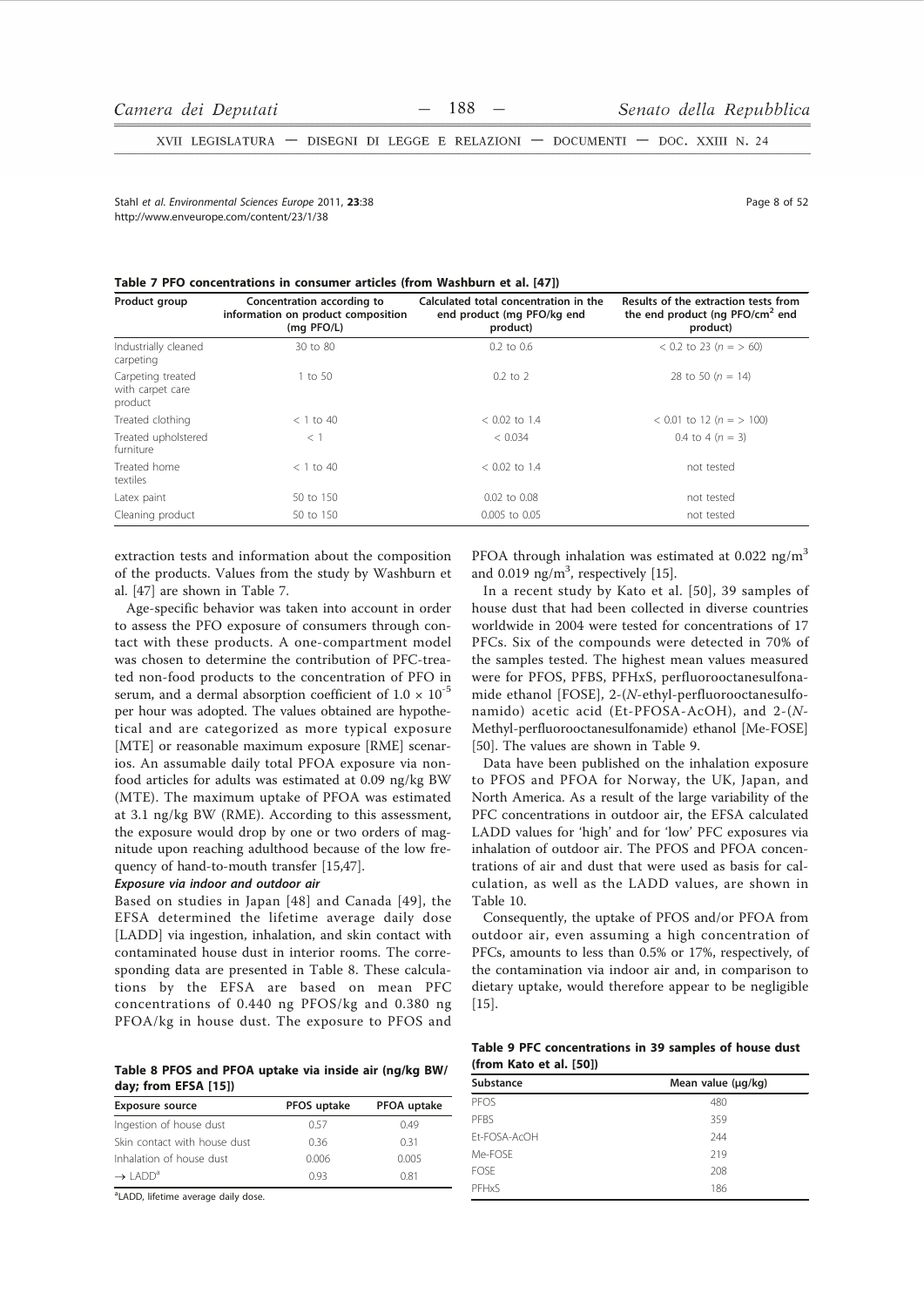XVII LEGISLATURA - DISEGNI DI LEGGE E RELAZIONI - DOCUMENTI - DOC. XXIII N. 24

Stabl et al Environmental Sciences Eurone 2011 23:38 http://www.enveurope.com/content/23/1/38

|  |  |                                            | Table 10 PFOS and PFOA uptake via ingestion and |  |
|--|--|--------------------------------------------|-------------------------------------------------|--|
|  |  | inhalation of outdoor air (from EFSA [15]) |                                                 |  |

| <b>Outdoor air contamination</b>  | Low uptake  |             | High uptake     |      |  |  |  |  |  |
|-----------------------------------|-------------|-------------|-----------------|------|--|--|--|--|--|
|                                   | <b>PFOS</b> | <b>PFOA</b> | <b>PFOS</b>     | PFOA |  |  |  |  |  |
| In dust (µg/kg)                   | 30          | 400         | 100             | 4000 |  |  |  |  |  |
| In air (ng/m <sup>3</sup> )       | 0.001       | 0.003       | 0 <sub>01</sub> | 0.3  |  |  |  |  |  |
| $\rightarrow$ LADD (ng/kg BW/day) | 0.00069     | 0.0063      | 0.0041          | 014  |  |  |  |  |  |

Fromme et al. [38] summarized human exposure to PFCs via outdoor and indoor air in western countries. A comparison of the various PFCs in outdoor air shows that the levels of FOSE or FOSA, PFOS, and PFOA concentrations decrease according to the sequence city, country, and outlying regions. Furthermore, there appears to be a north-south gradient since the maximum 8:2 FTOH concentrations were 0.19 ng/m<sup>3</sup> in the northern hemisphere and  $0.014$  ng/m<sup>3</sup> in the southern hemisphere. In addition, it must be assumed that there are seasonal variations in PFOS and PFOA concentrations in outdoor air. Samples taken in the spring contained higher concentrations of PFCs than samples from the winter. [38].

## **Total exposure**

The individual pathways of exposure according to EFSA [15] and Fromme et al. [38] are summarized, and the resulting total exposure to PFCs is calculated in Table 11. The calculated total exposure according to the data of the EFSA [15] and Fromme et al. [38] are of the same order of magnitude for PFOA. For PFOS, the total exposure derived from the data of the EFSA [15] is significantly higher than the result obtained using the data from Fromme et al. [38]. This resulted from the higher values for dietary exposure according to the EFSA [15]. According to this assessment, exposure via drinking water and outdoor air appear to be insignificant, barring special sources of contamination.

Fromme et al. [51] initiated a study, the Integrated Exposure Assessment Survey [INES] in which PFC concentrations in foods, indoor air, and house dust were correlated with concentrations in blood. The blood concentrations of the 48 INES participants varied between 4.9 to 55.0  $\mu$ g/L for PFOS and 2.7 to 19.1  $\mu$ g/L for PFOA. Further details have not yet been published since the study is ongoing.

Zhang et al. [52] took a different approach. The daily uptake, calculated from blood concentrations using a one-compartment model, was found to agree closely with the daily PFOS uptake via food and house dust  $(0.74 \text{ vs. } 1.19 \text{ ng/kg BW}$  for men and 1.2 vs. 1.15 ng/kg BW for women) [52].

#### Pre- and postnatal exposures

PFC exposure of the fetus (prenatal) and nursing infants (postnatal) has also been shown in studies of motherchild pairs.

### Prenatal exposure

PFOS was detected in cord blood samples in studies from Northern Canada, Germany, Japan, the USA, Canada, and Denmark [37,53-57]. This also applies to PFOA, with the exception of the Japanese study [54]. Thus, PFCs are considered to cross the placental barrier. This was also shown in animal studies [58].

In the northern Canadian study, the mean PFOS- and PFOA-cord blood concentrations in humans were 17  $\mu$ g/L and 3.4  $\mu$ g/L, respectively. In the other studies, the values were from 3 to 7 µg/L for PFOS and 1.6 to 3.4 µg/L for PFOA. In the German study, PFOS concentrations in cord blood were reported to be lower than the mother's blood by a factor of 0.6 (7.3  $\mu$ g/L vs. 13  $\mu$ g/L). By contrast, however, the PFOA concentrations were a factor of 1.26 higher in cord blood than in the mother's blood  $(3.4 \text{ µg/L vs. } 2.6 \text{ µg/L})$  [53].

Inoue et al. [54] also compared PFOS concentrations in the mother's blood with the cord blood of the fetus. The concentration in the maternal blood varied from 4.9 to 17.6 µg/L, whereas the cord blood concentration had a PFOS level of 1.6 to 5.3 µg/L. A strong correlation

Table 11 Estimate of total BEC untake for adults (ng/kg BW/day)

| $i$ abic TT Estimate of total FTC uptake for auurts (hy/ky DW/uay) |                     |                             |                    |                             |                                       |                                    |  |
|--------------------------------------------------------------------|---------------------|-----------------------------|--------------------|-----------------------------|---------------------------------------|------------------------------------|--|
| Source of<br>contamination                                         | <b>EFSA [15]</b>    | Fromme et al.<br>[38]       | <b>EFSA [15]</b>   | Fromme et al.<br>[38]       | Fromme et al. [38]                    | Fromme et al. [38]                 |  |
|                                                                    | <b>PFOS</b>         | <b>PFOS</b>                 | <b>PFOA</b>        | <b>PFOA</b>                 | <b>FTOH</b>                           | <b>FOSE/FOSA</b>                   |  |
| Diet                                                               | 60 to 200           | 1.5 to 4.48                 | $2$ to 6           | 2.82 to 11.5                | n.r.                                  | 0.217-6.87                         |  |
| Fish                                                               | 45 to 58            | n.r.                        | 1.7 to 2.1         | n.r.                        | n.r.                                  | n.r.                               |  |
| Drinking water                                                     | 0.24                | 0.023 to 0.130              | 0.31               | 0.022 to 0.087              | n.r.                                  | n.r.                               |  |
| Indoor $air + house$<br>dust                                       | 0.93                | $0.0047 + 0.032$ to<br>4.22 | 0.81               | $0.0009 + 0.016$ to<br>1.03 | $0.038$ to $0.105 + 0.103$ to<br>1.02 | $0.460$ to 2.05 + 0.983 to<br>2.03 |  |
| Outdoor air                                                        | $0.001$ to<br>0.004 | $0.0001$ to $0.001$         | $0.006$ to<br>0.14 | $0.001$ to $0.012$          | 0.003                                 | 0.001 to 0.012                     |  |
| Total uptake                                                       | 60.9 to 200         | 1.56 to 8.84                | $2.82$ to<br>6.95  | 2.86 to 12.6                | $0.144$ to $1.13$                     | 1.66 to 10.9                       |  |

n.r, Not reported

Page 9 of 52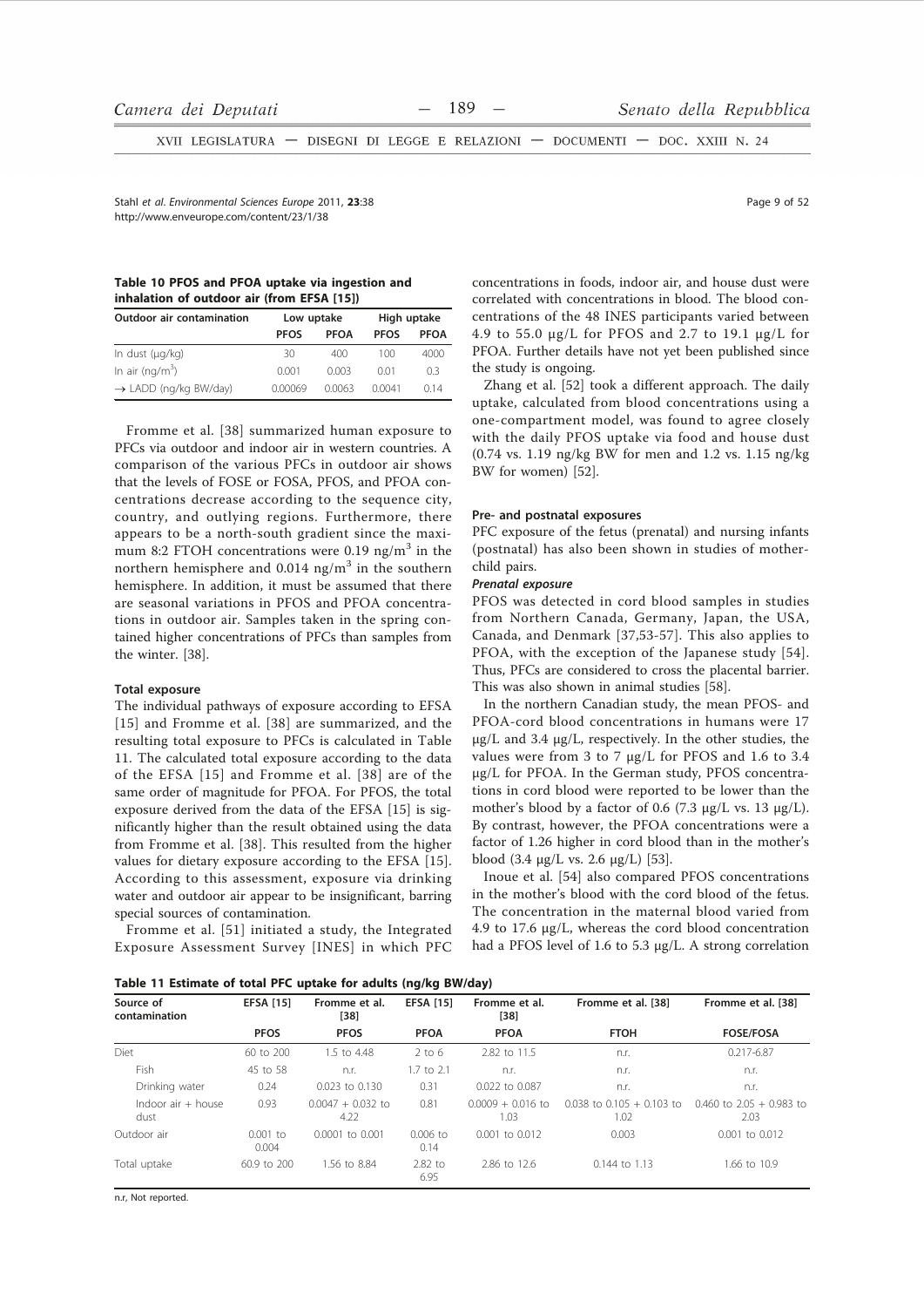$XVII$  LEGISLATURA  $-$ DISEGNI DI LEGGE E RELAZIONI - DOCUMENTI - DOC. XXIII N. 24

Stahl et al Environmental Sciences Eurone 2011 23:38 http://www.enveurope.com/content/23/1/38

Page 10 of 52

was found between the PFOS concentration in the mother's blood and in cord blood ( $r^2 = 0.876$ ). In this study, PFOA was only found in the mother's blood [54].

Monroy et al. [56] also made comparative measurements of PFC concentrations in mother's blood ( $n =$ 101) in the 24th to 28th week of gestation and at the time of birth as well as in cord blood ( $n = 105$ ). These authors established higher PFOS concentrations in the mother's blood during pregnancy than at the time of birth. PFOS concentrations in cord blood were lower than those in the mother's blood samples.

Fei et al. [57] also examined PFOS and PFOA concentrations in the blood of women during the first trimester  $(n = 1, 400)$  and during the second trimester  $(n = 200)$ of pregnancy. They also analyzed cord blood ( $n = 50$ ) after birth. The values from these last two studies are shown in Figure 1.

#### Postnatal exposure

The presence of PFOS and PFOA in human breast milk was demonstrated in studies from Sweden [59] and China [60], among others. The PFC concentrations measured in these studies were similar. In another study by Völkel et al. [61], PFOS and PFOA concentrations were also determined in 57 human milk samples from Germany and 13 samples from Hungary. The PFOA concentrations measured in this study (0.201 to 0.46  $\mu$ g/L) were similar to those reported by So et al. [60] and Kärrman et al. [59]. Only 11 PFOA values were greater than the LOD of 0.2 µg/L. In the Swedish study, the same problem emerged, whereby only one sample contained concentrations greater than the blank level of 0.209  $\mu$ g/L.

In 24 pooled samples of human milk (1, 237 individual samples) obtained in the year 2007 from 12 provinces of China, Liu et al. [62] measured PFOS concentrations of 0.049  $\mu$ g/L (mean) and for PFOA, 0.035  $\mu$ g/L. The concentrations of PFCs varied greatly between different geographic regions. High concentrations of PFOA were measured in Shanghai (0.814 µg/L in rural areas and  $0.616 \mu g/L$  in urban areas) [62].

PFOS and/or PFOA concentrations measured in human milk samples by Kärrman et al. [59], So et al. [60], Völkel et al. [61] and Liu et al. [62] are shown in Table 12

Using the data from the Swedish study, for example, an infant who weighs 5 kg and drinks 800 mL human milk per day would have a daily uptake of 0.048 to 0.38 μg PFOS and 0.17 to 0.39 μg PFOA [15]. If the data from Shanghai are used, the infant would ingest more PFOA (consumed volume = 742 mL/day, BW = 6 kg) amounting to 0.088 µg/kg BW [62], thereby nearly reaching the TDI of 0.1 µg/kg BW/day recommended by the German Drinking Water Commission.

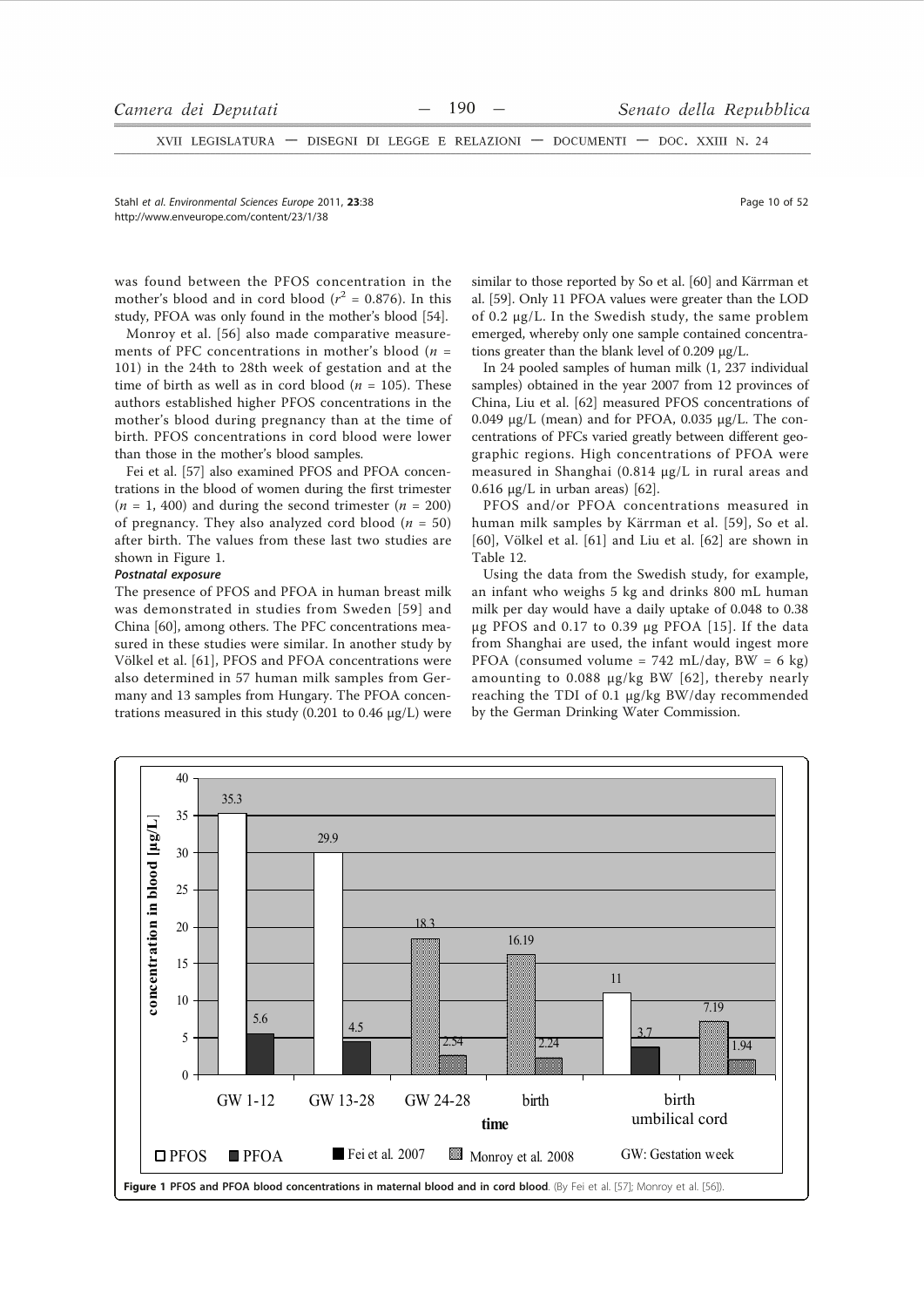XVII LEGISLATURA - DISEGNI DI LEGGE E RELAZIONI - DOCUMENTI - DOC. XXIII N. 24

Stahl et al. Environmental Sciences Europe 2011, 23:38 http://www.enveurope.com/content/23/1/38

Page 11 of 52

|  |  |  |  |  | Table 12 PFOS and PFOA concentrations (µg/L) of human breast milk |  |  |  |  |  |
|--|--|--|--|--|-------------------------------------------------------------------|--|--|--|--|--|
|--|--|--|--|--|-------------------------------------------------------------------|--|--|--|--|--|

| Substance | Sweden                                  | China                                        | Germany         |                                                                   |
|-----------|-----------------------------------------|----------------------------------------------|-----------------|-------------------------------------------------------------------|
|           | Kärrman et al. [59]                     | So et al. [60]                               | Liu et al. [62] | Völkel et al. [61]                                                |
| PEOS      | 0.06 to 0.47<br>0.201 (arithmetic mean) | $0.045$ to $0.36$<br>0.121 (arithmetic mean) | 0.049 (median)  | 0.028 to 0.309 German samples<br>0.096 to 0.639 Hungarian samples |
| PFOA      | $< 0.209$ to 0.492                      | $0.047$ to 0.21<br>0.106 (arithmetic mean)   | 0.035 (median)  | 0.201 to 0.46                                                     |

It can be seen in the study by Kärrman et al. [59] that the mean PFOS concentration of 0.201 µg/L in human milk is correlated with the serum PFOS concentration of 20.7  $\mu$ g/L ( $r^2$  = 0.7), reaching a level of about 1% of the serum concentration. A similar and even stronger correlation ( $r^2$  = 0.8) was also determined for PFHxS (milk 0.085  $\mu$ g/L, serum 4.7  $\mu$ g/L). The total concentration of PFCs was 32  $\mu$ g/L in serum and 0.34  $\mu$ g/L in milk. The authors calculated a PFC uptake of about 0.2 µg/day for infants. The PFOS and/or PFHxS concentrations in human milk samples that had been obtained between 1996 and 2004 showed little variation throughout that time period, providing no evidence of a possible temporal trend [59].

Tao et al. [63] analyzed PFC concentrations in human milk samples from various Asian countries. The PFOS concentration varied between 0.039 µg/L in India and 0.196 μg/L in Japan. The mean PFHxS concentrations ranged from 0.006 μg/L (Malaysia) to 0.016 μg/L (Philippines). The mean PFOA concentration in Japan was 0.078 µg/L. In addition, the average PFC uptake of nursing infants from seven Asian countries was compared to the dietary uptake values from adults in Germany, Canada, and Spain. The PFOS uptake of nursing infants  $(11.8 \pm 10.6 \text{ ng/kg BW/day})$  was 7 to 12 times higher, and the PFOA uptake  $(9.6 \pm 4.9 \text{ ng/kg BW/day})$  was 3 to 10 time higher than the dietary exposure of adults to these substances [63].

Llorca et al. [64] also analyzed human milk samples for PFC contamination. The milk samples, from donors living in Barcelona, Spain, were all from at least 40 days after birth. PFOS and perfluoro-7-methyloctanoic acid were detected in 95% of all samples. Concentrations of 0.021 to 0.907 µg/L PFOA were measured in 8 out of 20 human milk samples. According to this study, infants ingest 0.3 µg PFCs/day while nursing [64].

According to the results of these studies, nursing contributes to PFC exposure of infants. The mechanism by which these compounds pass from the mother's blood to the milk is not fully understood. Bonding to proteins would appear likely [38,65].

PFC contaminations of infant formulas were examined in two studies. Tao et al. [63] detected PFC concentrations above the LOD in only a few cases<sup>a</sup>. Llorca et al. [64] found six PFCs in all baby formulas of various brands as well as in baby cereals. Elevated concentrations (as high as 1.29 µg/kg) of perfluorodecanoic acid [PFDA], PFOS, PFOA, and perfluor-7-methyloctanoic acid were detected. Contamination of baby food is likely the result of migration of the compounds from the packaging or containers used during production [64].

#### Human internal contamination

Taves [66] and Shen and Taves [67] were the first to show the presence of organic fluorides in human blood. Until the 1990s, however, the presence of these compounds was not considered of importance. Only since 1993 have PFC concentrations in the serum of exposed workers been the subject of study. The PFOS concentrations in the serum were found to be between 1, 000 and 2, 000  $\mu$ g/L. Data on serum concentrations in the general population have only been available since 1998. These values were approximately 100 times lower than in occupationally exposed workers [15,68,69].

The plasma to serum ratio for PFHxS, PFOS, and PFOA is 1:1, independent of the concentration, whereas the ratio of serum or plasma to whole blood was stated to be 2:1. This indicates that the PFC concentration in whole blood is only 50% of the concentration in plasma and/or serum. The difference is the result of the distribution volume of red blood cells in the samples since fluorochemicals are neither found intracellularly nor bound to the red blood cells [70].

Kannan et al. [71] examined 473 blood/serum/plasma samples from people of various countries. Of the four PFCs measured (PFOS, PFHxS, PFOA, FOSA), PFOS was quantitatively the dominant component in blood. The highest PFOS concentrations were detected in samples from the USA and Poland (> 30 µg/L). In Korea, Belgium, Malaysia, Brazil, Italy, and Colombia, blood PFOS concentrations were in the range of 3 to 29  $\mu$ g/L. The lowest PFOS concentrations were measured in samples from India (<  $3 \mu g/L$ ). In this study, the PFOA concentrations were lower than the values for PFOS, except in India and Korea. The joint occurrence of the four PFCs varied according to the country of origin of the samples. This suggests differences in the exposure pattern in the individual countries [71].

Kärrman et al. [72] measured plasma PFOS concentrations from residents of Australia, Sweden, and the UK